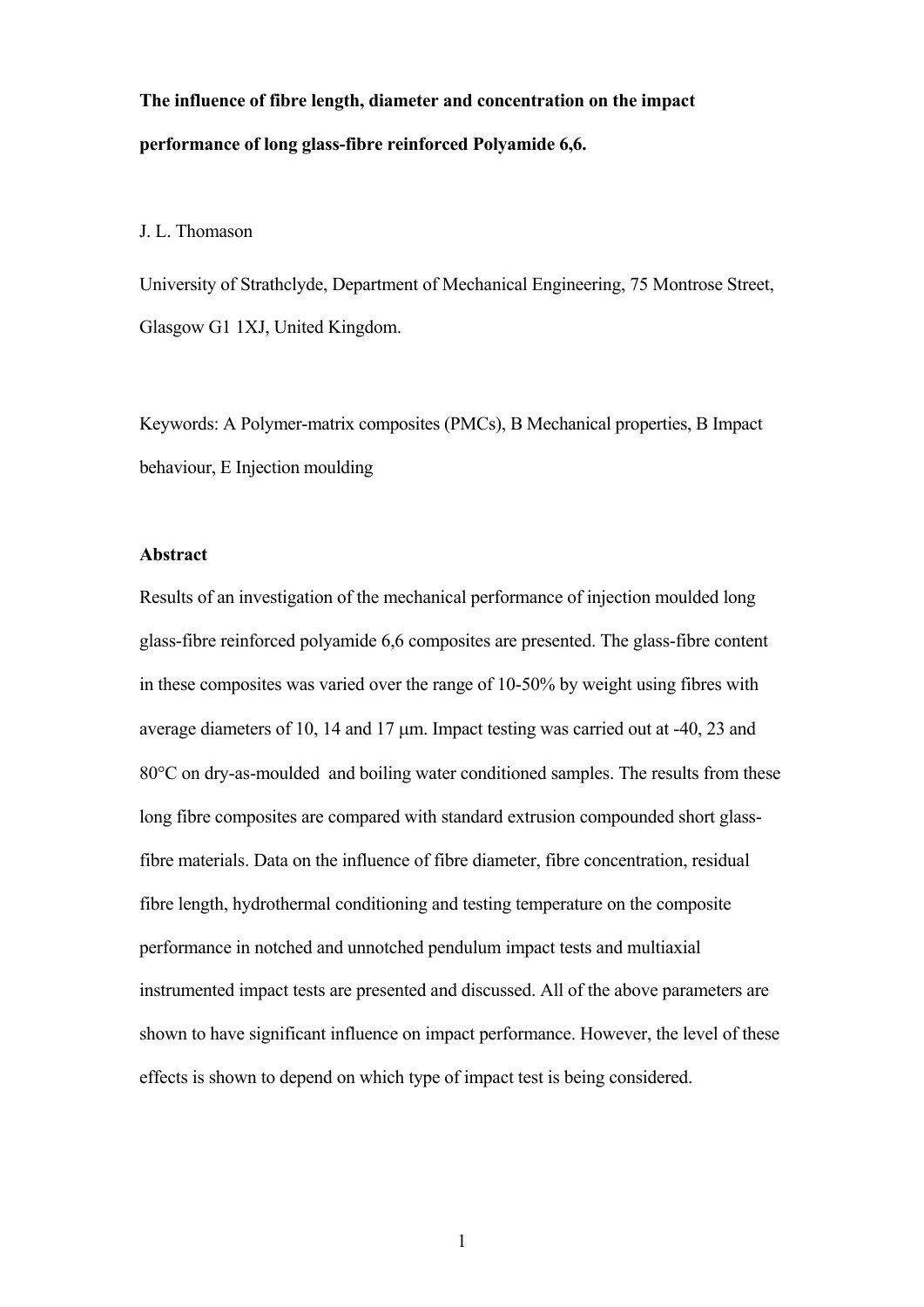## **Introduction**

In recent years there has been strong growth in the use of long-glass-fibre thermoplastic composite systems in semi-structural and engineering applications. These thermoplastic matrix composite systems combine ease of processing with property advantages such as enhanced toughness and an unlimited shelf life. Furthermore, their intrinsic recyclability is rapidly being recognised as a strong driving force for their further application. Their potential for high-volume processing combined with high levels of end use performance and associated lower manufacturing costs has spurred the current expansion of research and development activities on thermoplastic matrix composites. Glass-fibre reinforced polyamides are excellent composite materials in terms of their high levels of mechanical performance and temperature resistance. The mechanical performance of these composites results from a combination of the fibre and matrix properties and the ability to transfer stresses across the fibre-matrix interface. Variables such as the fibre content, diameter, orientation and the interfacial strength are of prime importance to the final balance of properties exhibited by these injection moulded thermoplastic composites [1- 7].

Short fibre reinforced thermoplastics have been used in the automotive industry for many years and there has recently been a strong growth in the use of polyamide based materials in under-the-hood applications [8]. More recently, there has been an increasing growth in the use of long fibre thermoplastic composite systems in semistructural and engineering applications. It is interesting to note that the growth rates for polypropylene based long fibre compounds has far exceeded that of other long fibre thermoplastic systems over the last decade. This has occurred despite the fact that many of the early developments and long fibre thermoplastic products were based on polyamide polymers [9-12]. It may well be that part of the background to this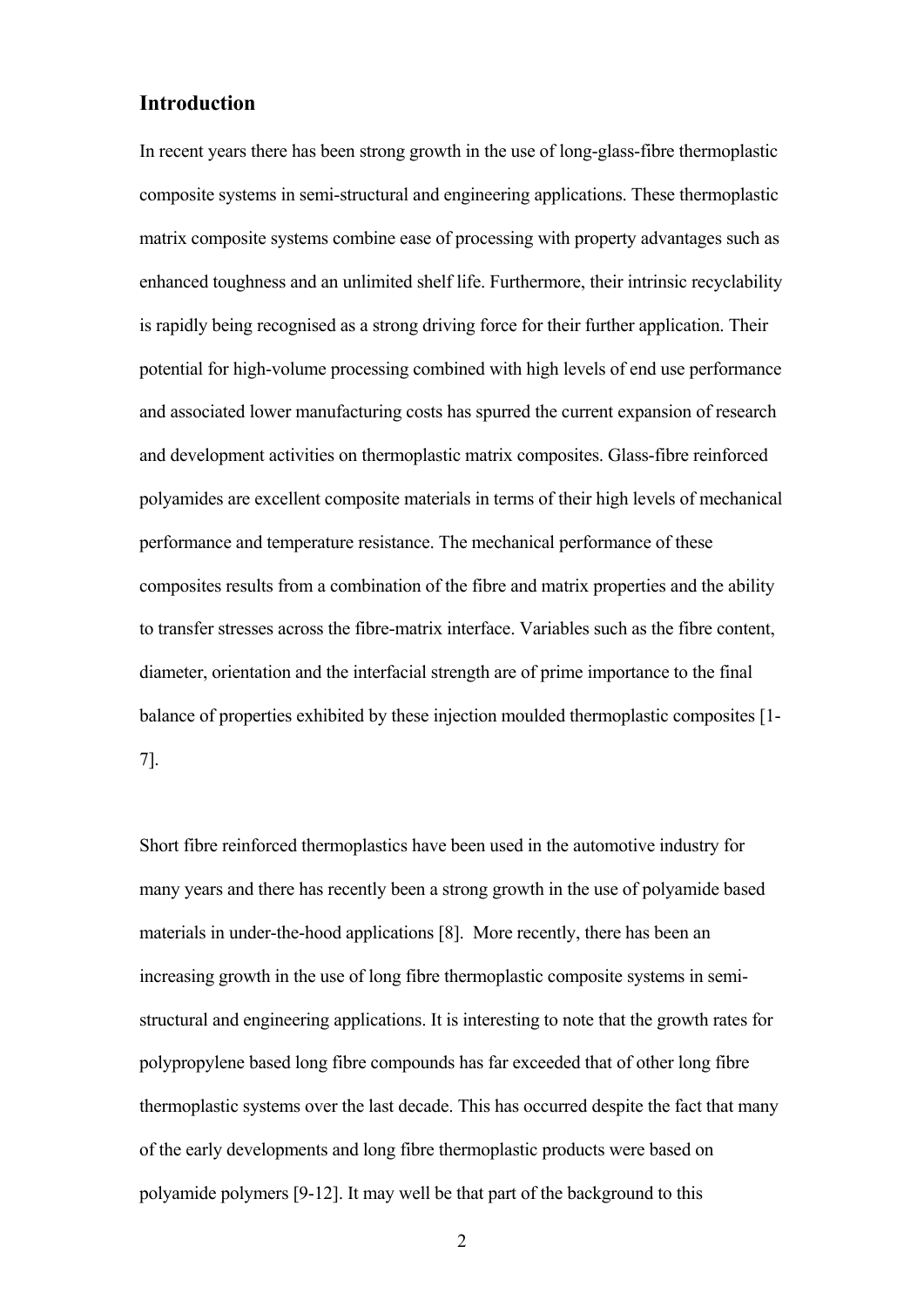phenomenon lies in the excellent levels of profitability, processibility and performance of these materials. Achieving the correct balance of these "3P's" is critical to the success of any product in its appropriate market. Notwithstanding these facts there has been considerable discussion recently that the next major long fibre development may be in thermoplastic systems based on higher performance resins than polypropylene. Glass-fibre reinforced polyamides are excellent composite materials, however, the mechanical properties of polyamide based composites decrease markedly upon the absorption of water and other polar fluids [13-15]. There also exist a number of well documented differences in the structure-performance relationships of short fibre reinforced polyamide and polypropylene composites and it can be expected that there will also be differences when comparing these resins reinforced with long fibres.

In this report data are presented on the mechanical performance of long fibre reinforced polyamide 6,6 which may be relevant to the above discussion. Injection moulded long fibre reinforced polyamide 6,6 samples have been prepared with a range of fibre contents (0-50 % weight) and a sizing chemistry optimized for polyamide reinforcement. These long fibre compounds have been produced with glass fibres having average fibre diameters of 10, 14 and 17 μm. Mechanical performance has been determined for both the "dry-as-moulded" state (DaM) and after hydrolytic and temperature conditioning and compared with reference short fibre composites based on 10 μm diameter fibre in the same polymer matrix. Data on the influence of the above variables on the residual fibre length and fibre orientation distribution in the moulded composites and the composite modulus and strength have been presented previously [16,17]. In this paper data on the influence of the above conditioning environments and micromechanical parameters on the composite notched and unnotched impact performance are presented and discussed.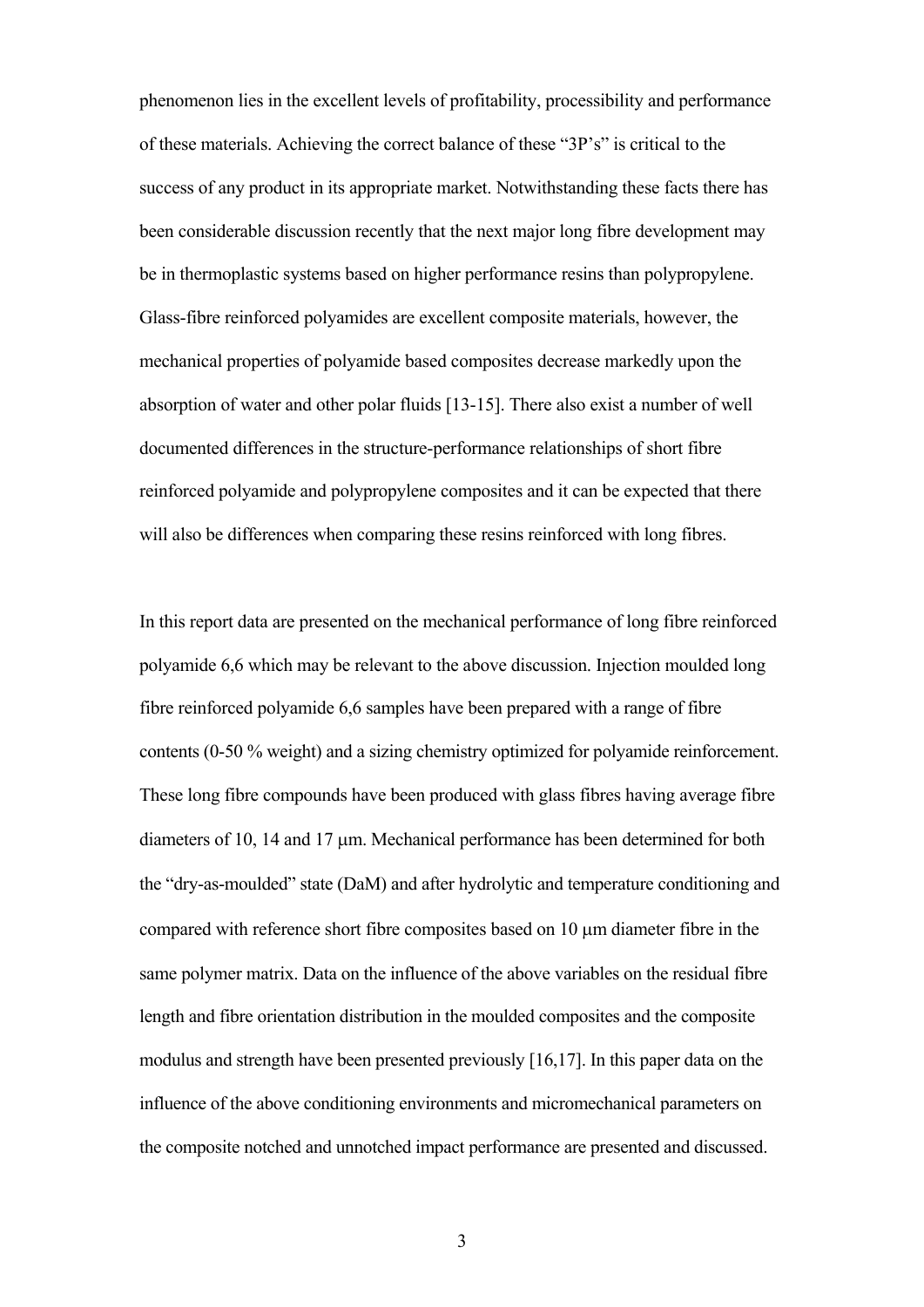# **Experimental**

The glass samples used for the production of the long glass-fibre pellets were continuous Advantex<sup>®</sup> glass (boron free E-glass) Type  $30^{\circledR}$  packages produced on a single production bushing. The glass was coated with sizing formulation R43S, which is a polyamide compatible sizing optimized for continuous glass products. Samples (LF10, LF14, LF17) were produced with a range of fibre contents using nominal fibre diameters of 10, 14, 17  $\mu$ m and linear density (tex) of 1200, 2400, 3500 g/km as previously described [16,17]. Reference short fibre compounds (SF10) were produced using DS1123 a nominal 10 μm fibre diameter chopped glass product coated with polyamide sizing optimized for chopped glass production. The polyamide 6,6 (PA6,6) used for composite production was DuPont Zytel 101. Reference samples of the unreinforced resin were also included. Given that the matrix in the fibre reinforced materials experiences an extra heat cycle, reference resin samples were moulded from resin which had been run one time through the extruder with the same temperature profile as applied during the composite pellet production step.

Long fibre reinforced pellets were produced using a standard pultrusion type process [16] where the continuous glass was fed into an impregnation unit consisting of a heated oblong box containing a number of spreader bars and a circular exit die of fixed diameter. The impregnation unit was attached to, and fed by, a single screw extruder which delivered polymer melt to the unit at a rate appropriate to the pulling speed of the glass (30 m/min) and the desired final glass:resin ratio of the pellets. The temperature of the molten resin was maintained between  $300-310^{\circ}\text{C}$  in the impregnation unit. After exiting the die the resin impregnated glass was cooled in a water bath before passing through a pulling and chopping operation. Nominal pellet chop length was 12.5 mm. For the short fibre compound, the chopped glass bundles and pre-dried PA6,6 pellets were dry blended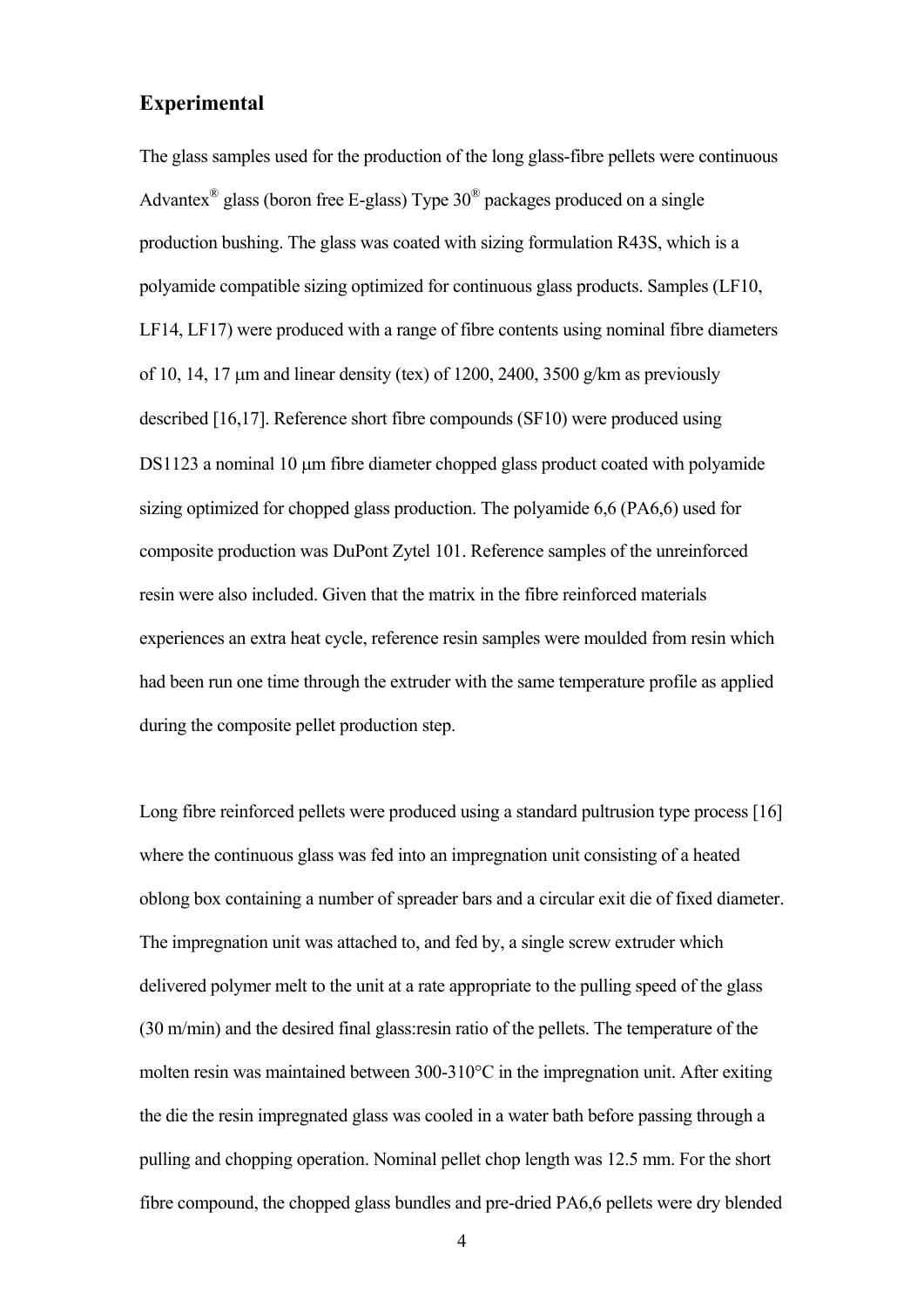by weight to the appropriate glass content and compounded on a single screw extruder (2.5 inch, 3.75:1, 24:1 L/D screw). Set point temperatures were 288-293°C for compounding. The compounds were moulded into test bars on a 200-ton Cincinnati Milacron moulding machine. Set point temperatures were 293-299°C for moulding, at a mould temperature of 93°C.

Izod and Charpy impact properties were measured on 10 specimens in accordance with the procedures in ASTM D-256 and ASTM D-4812. Instrumented impact testing was conducted using the procedures described in ASTM D3763 including a tup diameter of 12.7 mm (0.5 in.) and a supporting diameter of 38 mm (1.5 in.). Test samples were moulded discs of 51 mm (2 in.) diameter and 3.2 mm (0.125 in.) thickness. Tests were performed at a speed of 2.23 m/s (7.33 ft/s) with a drop weight of 15.9 kg (35 lbs) using an Instron Dynatup 9250HV instrumented impact tester. Unless otherwise stated, all mechanical property testing was performed at 23°C and at a relative humidity of 50%. Fibre length, diameter, and orientation distributions were determined by image analysis and optical microscopy as previously described [16].

# **Results**

The results for the weight average residual fibre length in the moulded composites are presented in Figure 1, where the error bars indicate the 95% confidence limits on the averages. It is clear that pultruded 'long fibre' (LF) compounds deliver significantly longer fibres to the moulded composite in comparison to the extruded short fibre (SF) compound. It is also clear that there exist significant trends for fibre length versus fibre content in Figure 1. The residual fibre length decreases strongly with increasing fibre content. As indicated in Figure 1 the data are reasonably well fit by a linear relationship with the slope of the line for the LF compounds being considerably greater than that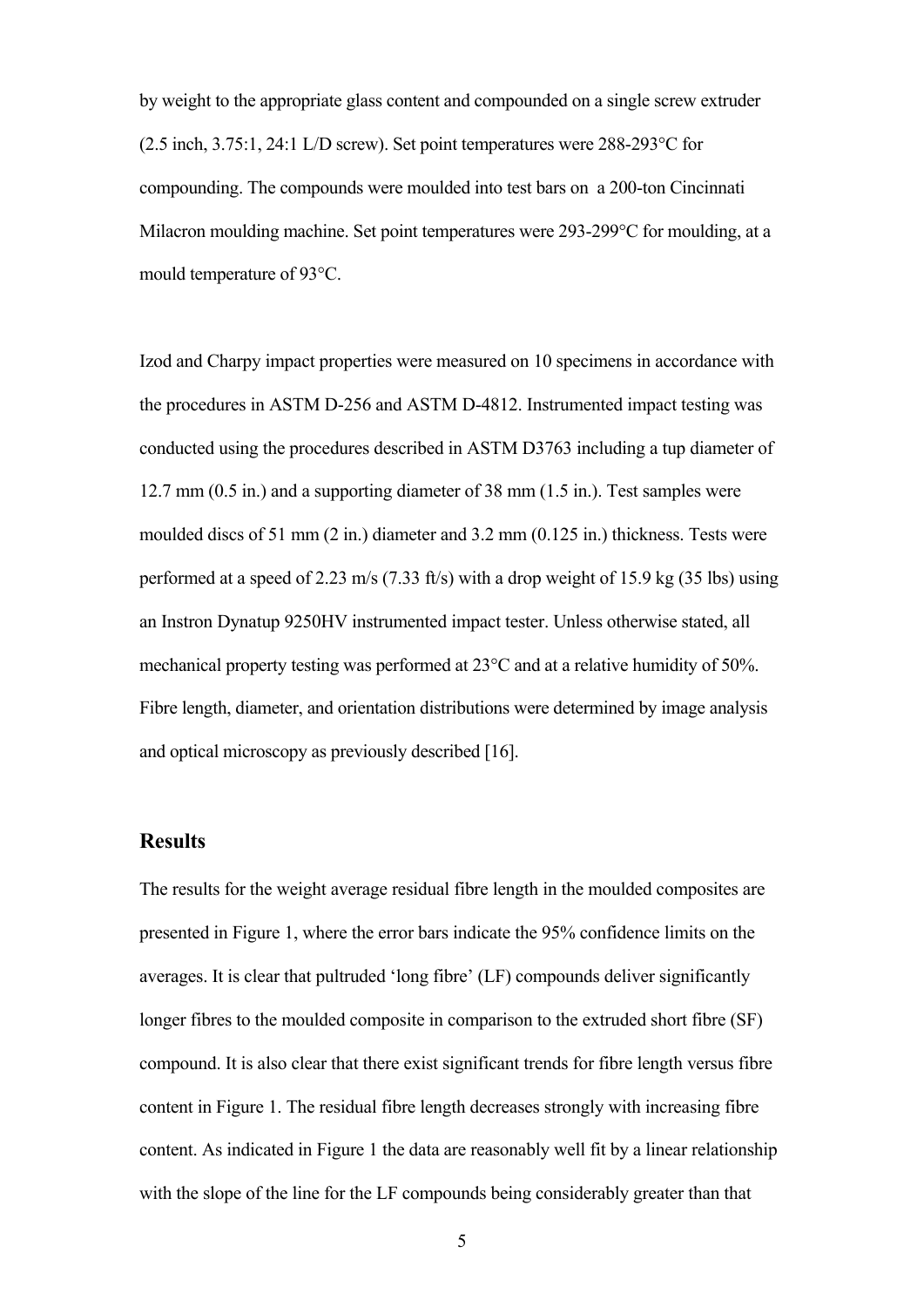observed for SF PA6,6 based compounds [13]. The data in Figure 1 also indicate that the absolute level of retained fibre length is dependent on the average fibre diameter in the composites with thinner fibres ending up shorter in the composite for any fixed value of fibre content. The dependence of the composite modulus and stiffness on the above parameters have been presented and discussed in previous papers. In summary there was no modulus dependence found on fibre length or diameter with a strong linear dependence of modulus on fibre volume fraction [16]. In contrast the strength and elongation to failure of these composites was shown to be significantly dependent on the residual fibre length, fibre diameter and fibre concentration [17].

The trends observed in notched impact for Izod and Charpy tests are shown in Figures 2 and 3. Composite notched impact is highly dependent on fibre content and exhibited a strong linear increase over the 10-30% fibre content range. Above 30% fibre content the notched impact continued to increase, however, there is some indication that the rate of increase is lower in the high fibre content region. Extrapolation of the data in Figure 2 and 3 towards zero fibre content does not intercept the value for the unreinforced resin but is much closer to a value of zero. Interestingly there are also significant differences in the PA6,6 resin value of notched impact depending on the thermal history. The value for the polymer sample which has been extruded prior to moulding, and therefore has a thermal history more comparable with the composite matrix, appears to be more in line with the composite data. There also appears to be little significant effect of fibre diameter on the notched impact of these LFPA composites, although there is some indication that the LF10 performance is slightly lower than the other samples. A highly significant observation is that the use of LF compounds gives an approximately 50% higher level of notched impact performance over the SF reference. This 'long fibre' effect is already well known to give some its greatest benefits to notched impact in PP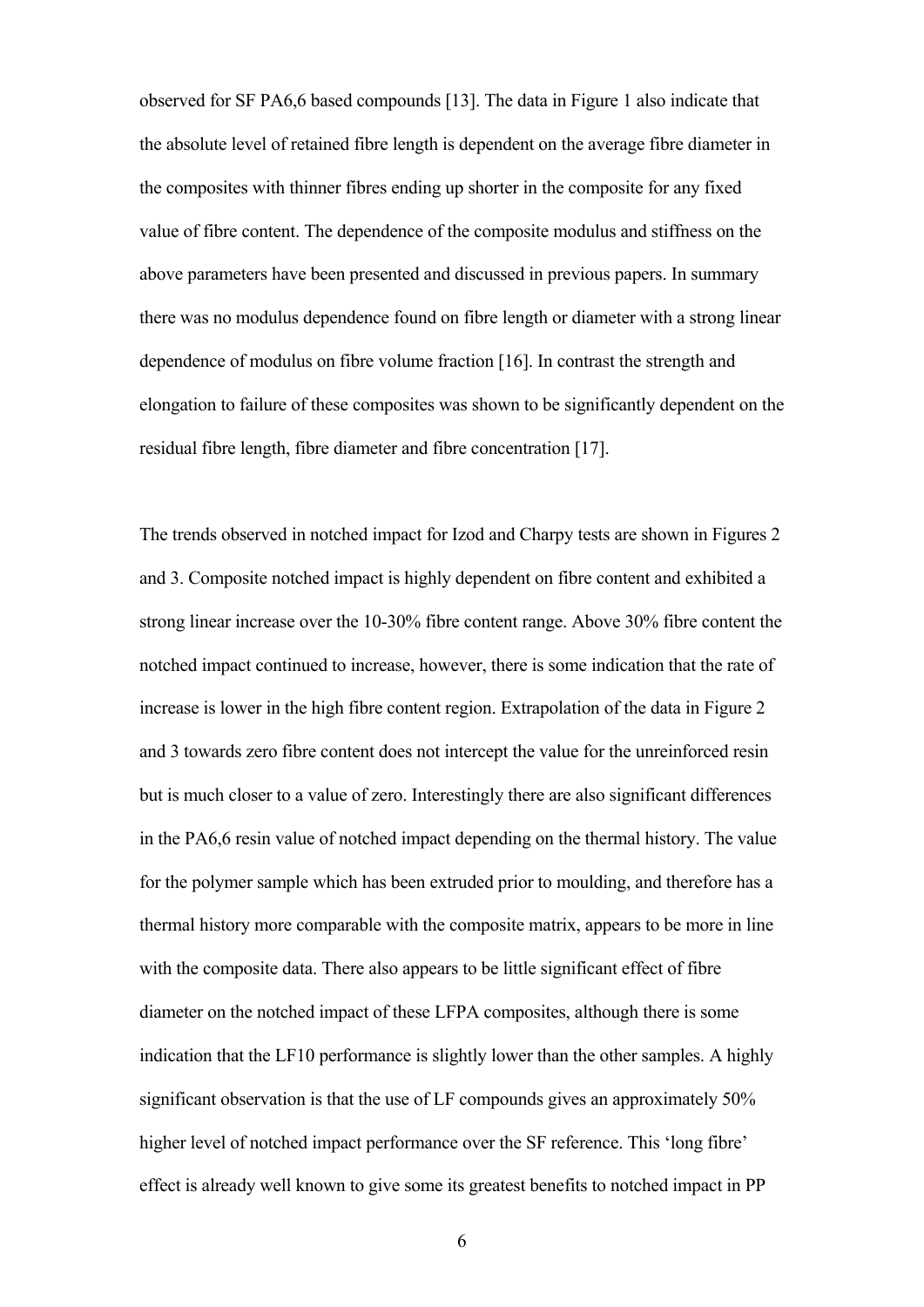based compounds where the LF/SF ratio is often in the 2-3x range [18,19], significantly greater than observed here with LFPA.

The data for notched Charpy impact at  $-40^{\circ}$ C in Figure 4 reveals no drop in performance of the LFPA samples in comparison to the room temperature results, whereas the PA6,6 resin and the SFPA reference sample both give significantly lower notched impact performance at  $-40^{\circ}$ C. The results for notched Charpy impact measured at 80°C in Figure 5 show trends similar, in terms of fibre content, to those observed in at -40°C and 23°C. The results the PA6,6 matrix polymer alone have increased significantly due to testing above the glass transition temperature of the polymer which is in the range of 50-75°C depending on the measurement technique and the moisture content [20]. There is also some difference to be observed in the results in Figure 6 due to the fibre diameter. Both LF17 and LF14 notched impact have increased by a similar amount at the higher testing temperature and show clear indication of a leveling off in performance above 40% fibre content. The LF10 samples showed little change in notched impact performance at the higher testing temperature and consequently fall significantly below LF14 and LF17 in Figure 5.

The data for unnotched Izod and Charpy impact are shown in Figures 6 and 7. As has been previously observed with SFPA [13-15], the trends in unnotched impact are quite different from those in notched impact. Addition of even very small amount of reinforcement drastically reduces the unnotched performance of the PA6,6 polymer which gave 'no breaks' in both unnotched tests. In SFPA a minimum has been observed to occur in the 2-4% wt range [13], all of the composites in this study have significantly higher glass contents. Consequently only increasing unnotched impact with increasing glass content is observed in the fibre content range of this study. In the case of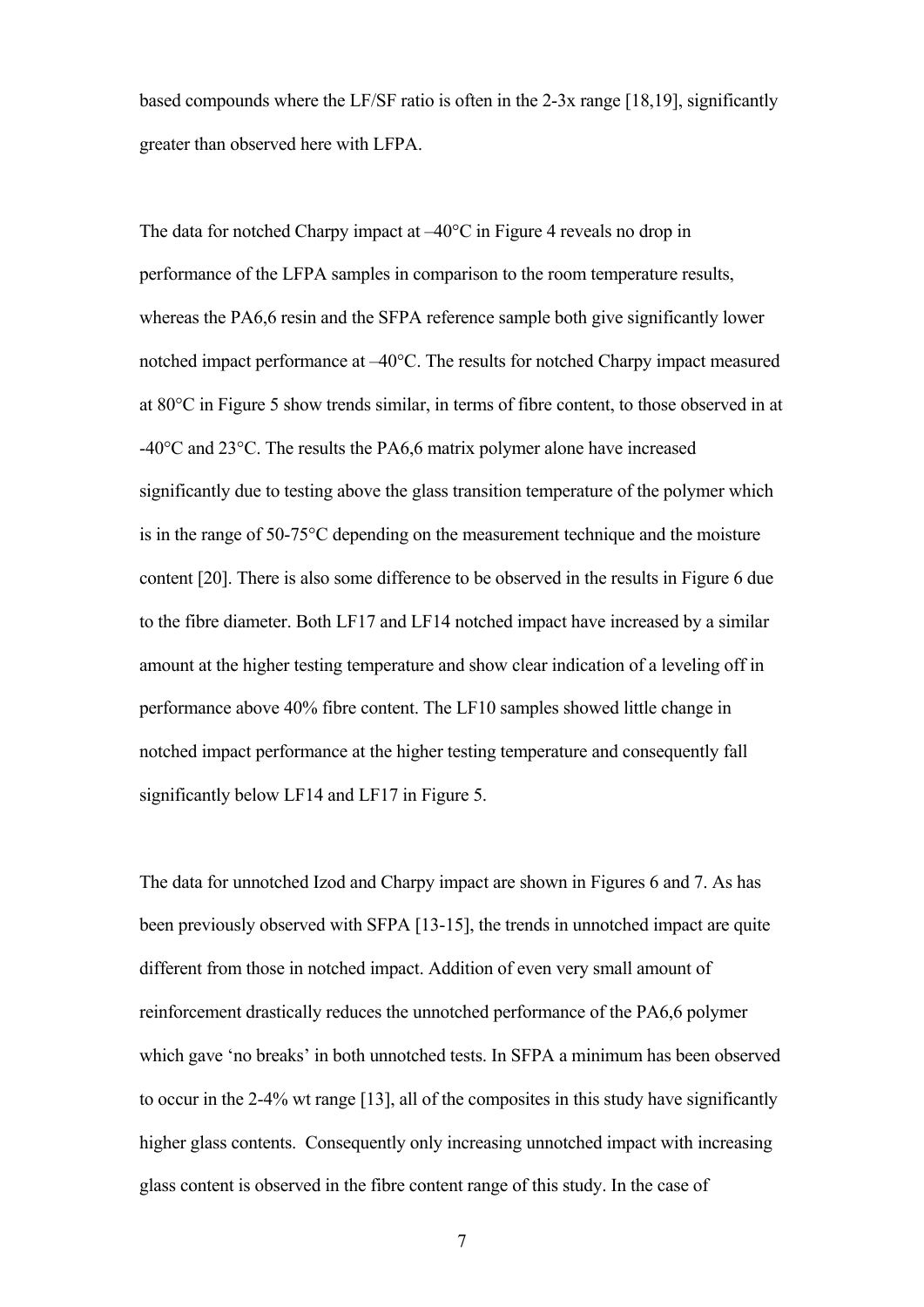unnotched Izod there is a fairly linear increase in performance, in the case of unnotched Charpy this is also the case for the LF14 and LF17 samples, however, for LF10 there is some evidence of a step increase at around 25-30% fibre content. It is also clear in Figures 6 and 7 that the fibre diameter has a significant influence on the composite unnotched impact performance, with finer fibres delivering higher unnotched impact at any fixed fibre content, across the whole range of the study. Finally it is also very interesting to note that the performance level of the SF10 reference sample in unnotched impact is not significantly different to its LF10 equivalent. Thus the effect of fibre length on PA6,6 based composite impact properties is principally an improvement in notched impact and not unnotched impact.

The data for the Charpy unnotched impact strength after boiling water conditioning presented in Figure 8 also shows dramatically different trends than the DaM data in Figure 7. The data for the LF samples all exhibit an apparently constant Charpy unnotched value of  $85\pm5$  kJ/m<sup>2</sup> with only one exception (LF10 lowest glass content sample). This level is significantly above the DaM results in Figure 7 with the greatest differences at lower fibre contents. Furthermore the SF10 reference samples show a significantly higher level of unnotched impact after conditioning than the LF10 equivalent.

The results of the instrumented impact testing are summarised in Figures 9 and 10. Figure 9 shows the energy absorbed up to the first peak in the force-time (displacement) curve, which is equivalent to the energy required to generate a critical flaw in the material. Figure 10 shows the total energy absorbed by the samples during the complete test. It is interesting to note the differences in the trends observed in Figures 9 and 10. The data for the total energy absorbed by the LFPA samples all fall approximately on a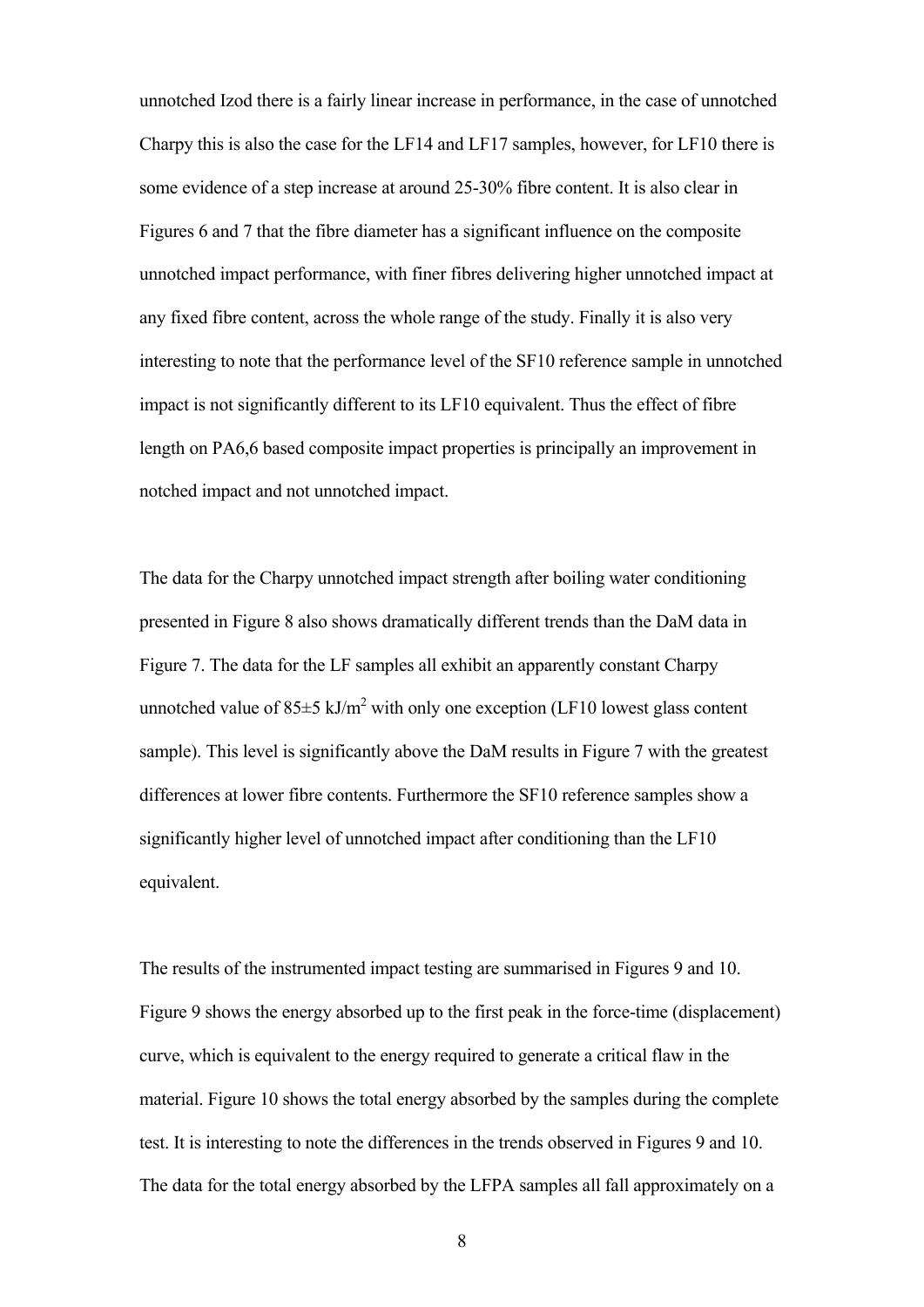single trend-line which shows a strong increase in absorbed energy with increasing glass content but with little significant evidence of an effect of fibre diameter. However, the LFPA samples absorb a significantly higher level of total energy compared to the SFPA reference sample. The data for energy at first peak also show a significant dependence on fibre content. However, in contrast to the total energy data, the SFPA reference appears to give the highest performance and there is a significant effect of fibre diameter to be observed in Figure 9.

# **Discussion**

The inverse relationship between residual fibre length and fibre diameter has been previously noted in injection moulded SFPA composites [6,14] and it was further shown that the fibre aspect ratio (length/diameter) was approximately constant for samples with different fibre diameters at the same fibre content. In Figure 11 the length data from Figure 1 are considered in terms of residual fibre aspect ratio. It can be seen that the LF results all appear to collapse onto a single trend-line. However, the LF technology still delivers significantly greater aspect ratios in the moulded composites as compared to the SF samples. This is presumably related to the extrusion compounding step involved in the preparation of the SF samples and consequently the shorter fibre lengths in the SF compounds prior to injection moulding. An important issue to be considered here is the relationship between fibre volume fraction, fibre aspect ratio and fibre packing. In general it can be understood that to pack more and more fibres into a fixed volume the average level of fibre alignment must be increased and/or the fibre aspect ratio will be decreased. A number of authors [21-23] have indicated that the maximum volume fraction obtainable with fully 3D random fibre orientation is related to the fibre aspect ratio by the equation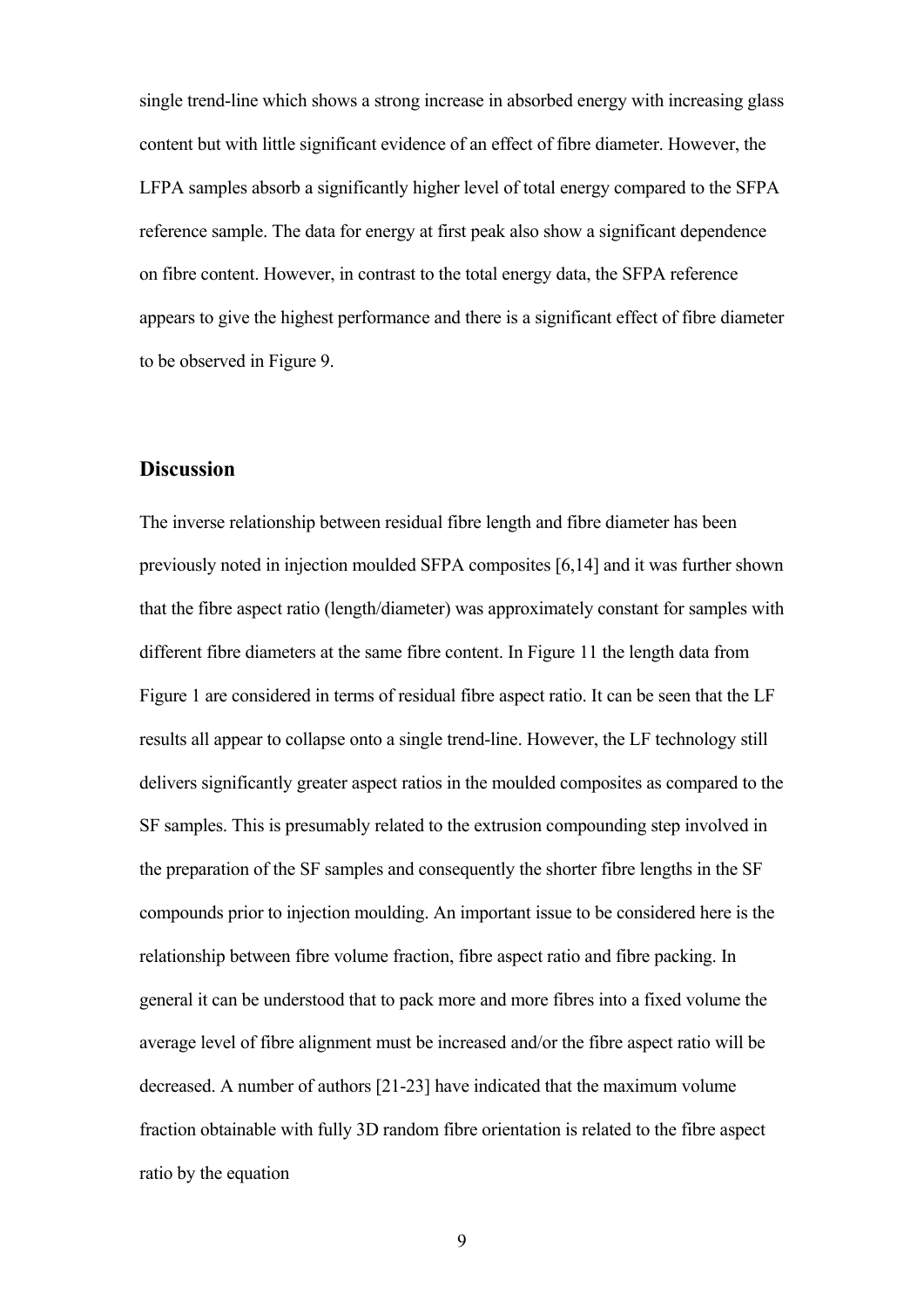$$
V_f \frac{L}{D} = C \tag{1}
$$

where the value of the constant C is somewhere in the range 4-7. Equation 1 can also be used [21-23] to give the approximate maximum volume fraction for a random in-plane case where C is in the range 15-30. Figure 12 shows the values of  $V_f L/D$  in these samples are in the range 4-12 with an increasing trend for increasing fibre content. This appears to correlate quite well with the range of values predicted for a 3D random fibre orientation. At first sight this might appear at odds with the high levels of fibre orientation found in these injection moulded samples [13,16]. However, it is likely that the many of the important processes leading to reduction of the fibre length take place during the melt plasticization step of the moulding process prior to injection. At this stage of the process a much more random fibre orientation is likely to be present in the melt.

The impact resistance of composite materials is a complex subject where the data often reflects the parameters of the test as much as the structure-performance relationships of the materials under test. One major discriminating factor is whether or not the sample under test has been notched. This fact is reflected in the different trends that we observe in Figures 2-7 between notched and unnotched impact results. From a structureperformance viewpoint composite impact strength appears to be influenced by all of the same parameters as tensile strength, although to differing degrees. Notched impact data generally reflect the energy required to propagate an existing crack through the sample, whereas unnotched impact data will depend on both initiation and propagation energies. The effect of fibres on the propagation of a crack through a thermoplastic matrix is to increase the volume in which energy dissipation can take place. The presence of fibres also increases the number of potential energy absorbing mechanisms in the system. It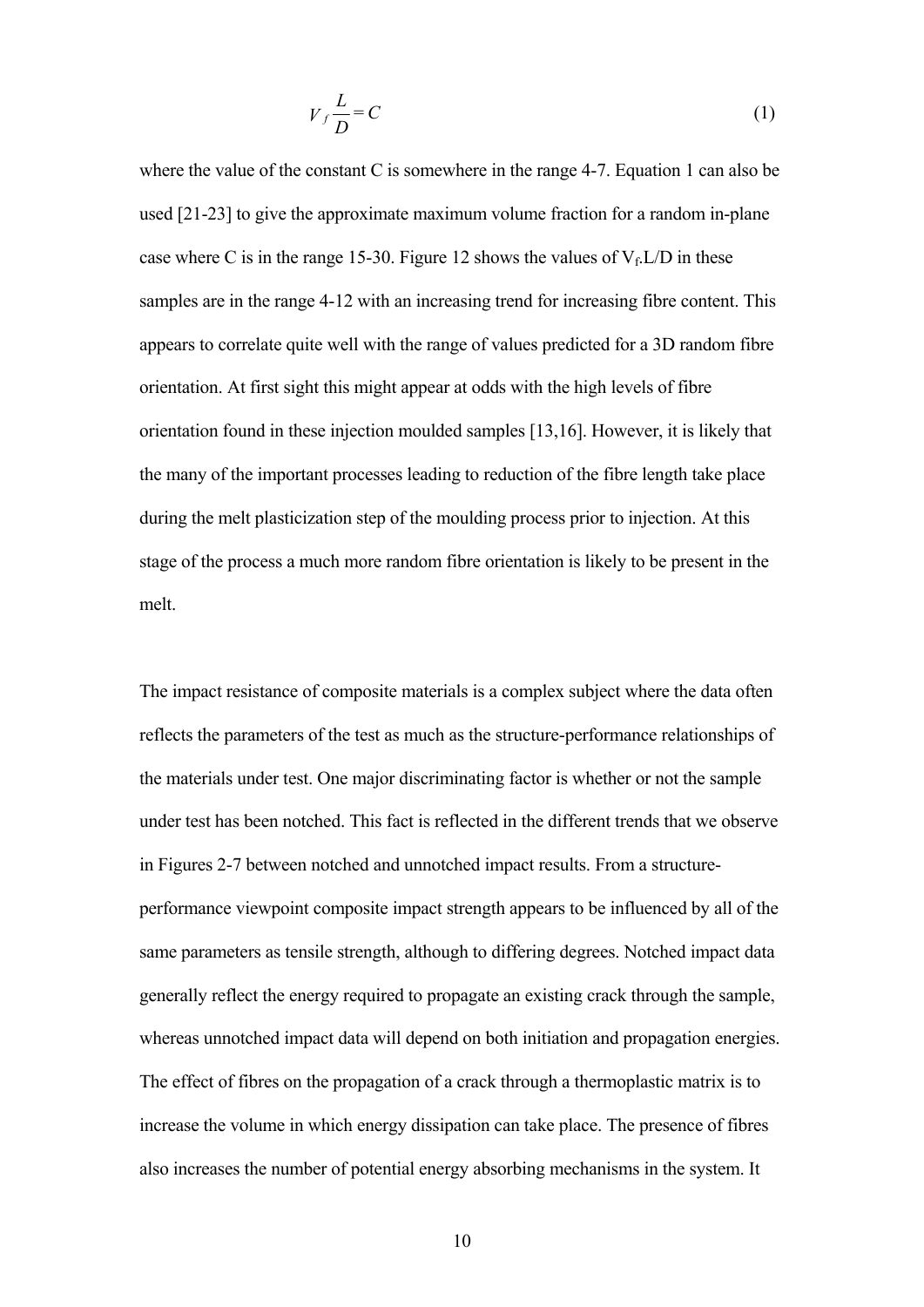has been proposed that various energy dissipating mechanisms may operate when a discontinuous fibre reinforced composite fractures from an existing notch [18]. Deformation and fracture of the matrix takes place in an area in front of the crack tip. At the same time the applied load, transferred by shear to the fibres, may exceed the strength of the fibre-matrix interface and debonding may occur. Transfer of stress may still be possible to a debonded fibre via frictional forces along the interface. Fibres may fracture if the fibre stress level exceeds the local fibre strength. Fibres that have fractured away from the crack interface will be pulled out of the matrix, which may also involve energy dissipation. There is still some debate over which, if any, of these mechanisms predominates in the process. However, it is clear that fibre volume fraction and length (or aspect ratio) are important factors in all these mechanisms since the volume of the energy absorbing zone will be closely related to the number of fibres which the crack must traverse and the volume around the crack (tip) into which the fibres can distribute the deformation. Furthermore, it is clear from Figures 2 and 3 that the notched impact strength of injection moulded GF-PA6,6 is increased by increasing both the volume fraction and length of the reinforcing fibres. It has recently been discussed [18,19] how the notched impact strength of glass reinforced polypropylene can be modeled by a "rule of mixtures" equation

$$
U_c = V_f U_{fx} + V_m U_m \qquad \Rightarrow \qquad U_c - V_m U_m = V_f U_{fx} \tag{10}
$$

 $U_m$  is the notched impact strength of the matrix and  $U_{fx}$  is the contribution to the composite impact strength made by all of the different mechanisms caused by the presence of the fibres. It was further shown that  $U_{fx}$  was related to the value of  $V_{f}L/D$ . Figure 13 shows the fibre contribution to the notched Izod impact plotted against the value of  $V_f.L/D$  for the composites in this study. It can be seen that there is a reasonable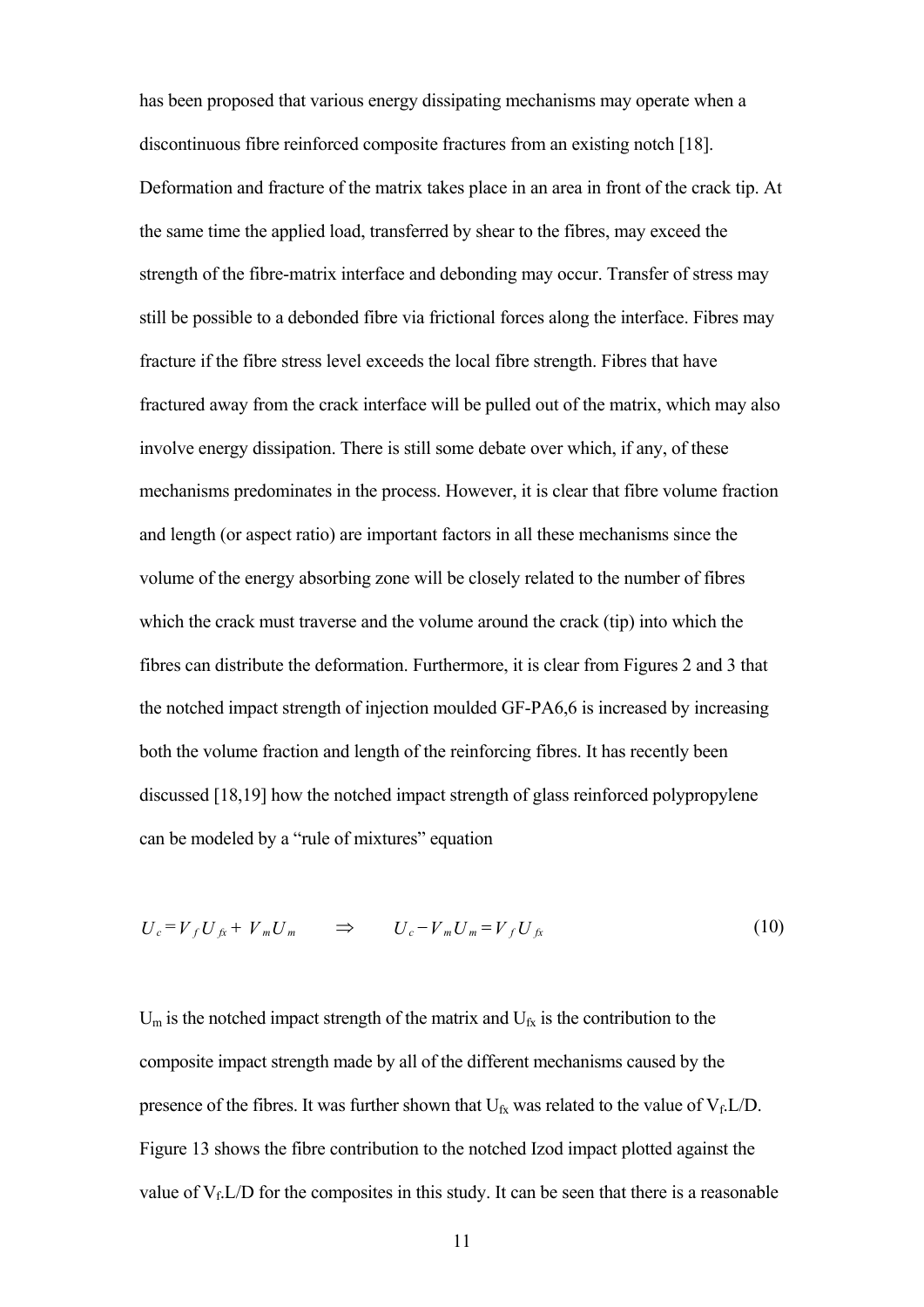level of correlation in Figure 13 and that the results for the LF and SF samples now appear to fall on the same line. It should be noted that using the notched Charpy results produces a very similar relationship. Given the outcome of the above discussion on the likely inverse relationship between  $L/D$  and  $V_f$  and the maximum value of their product obtainable depending on the average fibre orientation this suggests that there may exist an upper boundary on the fibre contribution to the composite notched impact performance in injection moulded composites.

The influence of test temperature on the results shown in Figures 3-5 from the notched Charpy tests are examined in more detail in Figure 14. Lowering the test temperature from +80°C to -40°C reduces the notched impact resistance of the PA6,6 matrix by 80%. This ductile-brittle transition is well known to be associated with the glass transition temperature of the polymer [24]. The fact that significant additional energy dissipation mechanisms are activated by the addition of fibres is clear in Figure 14. The loss in impact resistance across the same temperature range is reduced to only 40% for the SF samples and is only 20% in the case of the LF samples. Not only does this show that additional energy dissipation mechanisms are active but also that the fibre length is a key parameter in these processes. However, it is also clear from Figure 14 that the polymer matrix continues to contribute significantly to the notched impact performance. This can be seen from the fact that the shape of the impact-temperature trend-lines for the SF samples follows that same pattern as that of the extruded polymer whereas the LF results tend to follow a similar shape to the results obtained from the fresh moulded polymer sample.

The results for the unnotched impact dependence shown in Figures 6 and 7 are surprisingly well in line with the results previously published with short fibre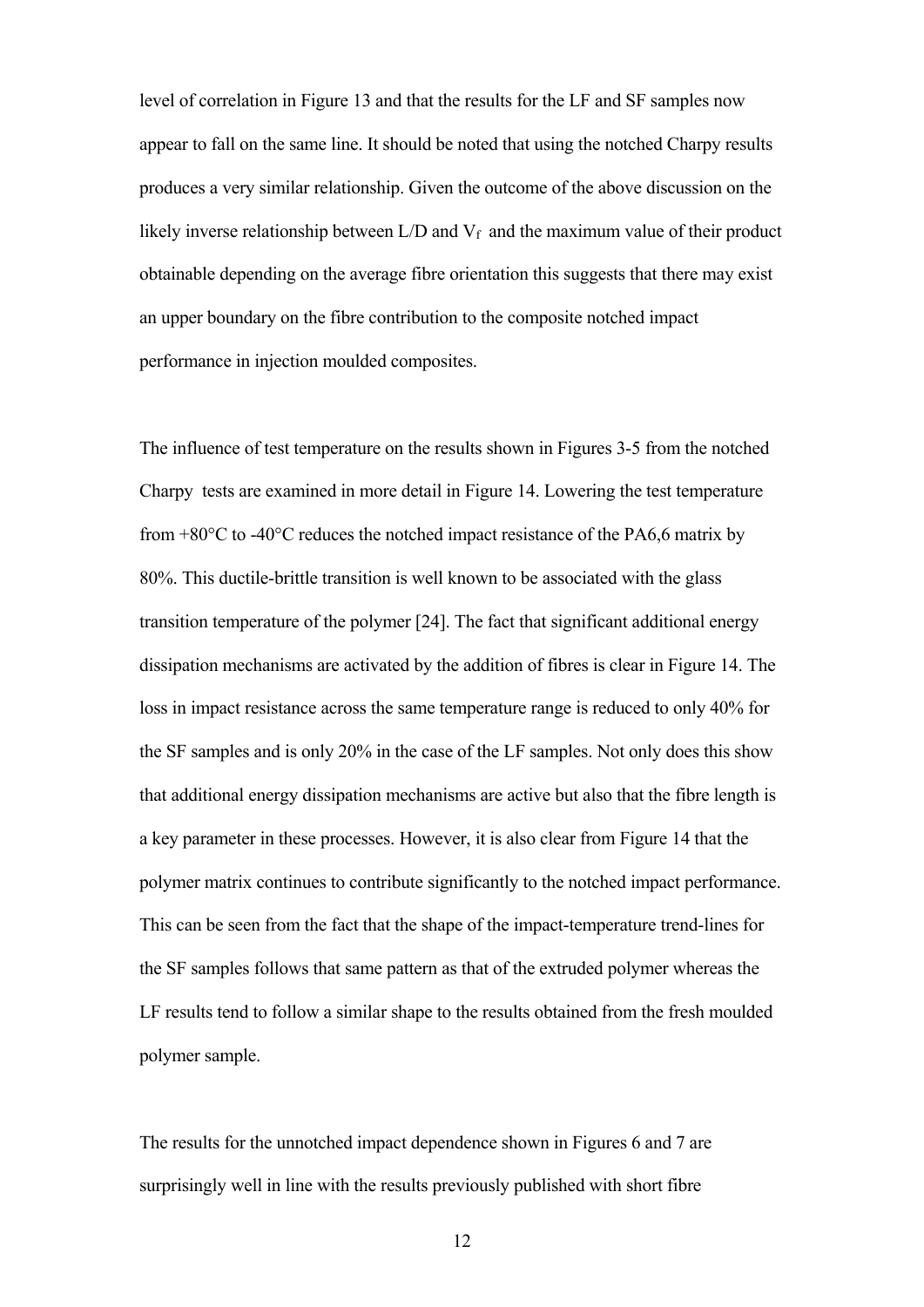reinforcement [11-13]. The unnotched impact strength of many thermoplastic polymers is more than an order of magnitude greater than their notched impact strength. In general this ratio is significantly reduced by the addition of fillers or fibres. Such reinforcements can severely reduce the energy required to initiate a critical flaw in the system while concurrently the presence of fibres can significantly increase the resistance to crack propagation (as discussed above). It has been shown that fibre-matrix debonding at the fibre tips can occur well before the failure of a composite under load [1,2]. These debonded regions can act singly, or at higher strain levels through multiple interactions, as critical flaws where the size of the flaws can be proportional to the average fibre diameter. Increasing addition of fibres can also lead to an increase in unnotched impact by increasing the composite stiffness and therefore the energy required to achieve the strain levels for such debonding to occur. This notching effect of fibres already reaches its maximum influence at very low fibre contents of the order of magnitude of 2-4% wt. [13] Consequently, in the normal range of fibre contents found in these composites, the resin properties have only a limited influence on the unnotched impact strength and the composite performance in this type of test is dominated by fibre and interface effects. Despite the fact that the average fibre length is significantly greater in these LF composites there are still a very large number of short fibres and glass particles present in the system due to the significant amount of fibre breakage that occurs during the injection moulding process. It may well be that the level of short fibres and particulates (which may become completely debonded at low strain levels) is still of a sufficiently high level to generate the critical flaw in a LF sample unnotched impact test at a similar level as obtained in a SF sample.

The above discussion relates only to these materials in the dry state. The data in Figure 8 show that boiling water conditioning results in a very different pattern of unnotched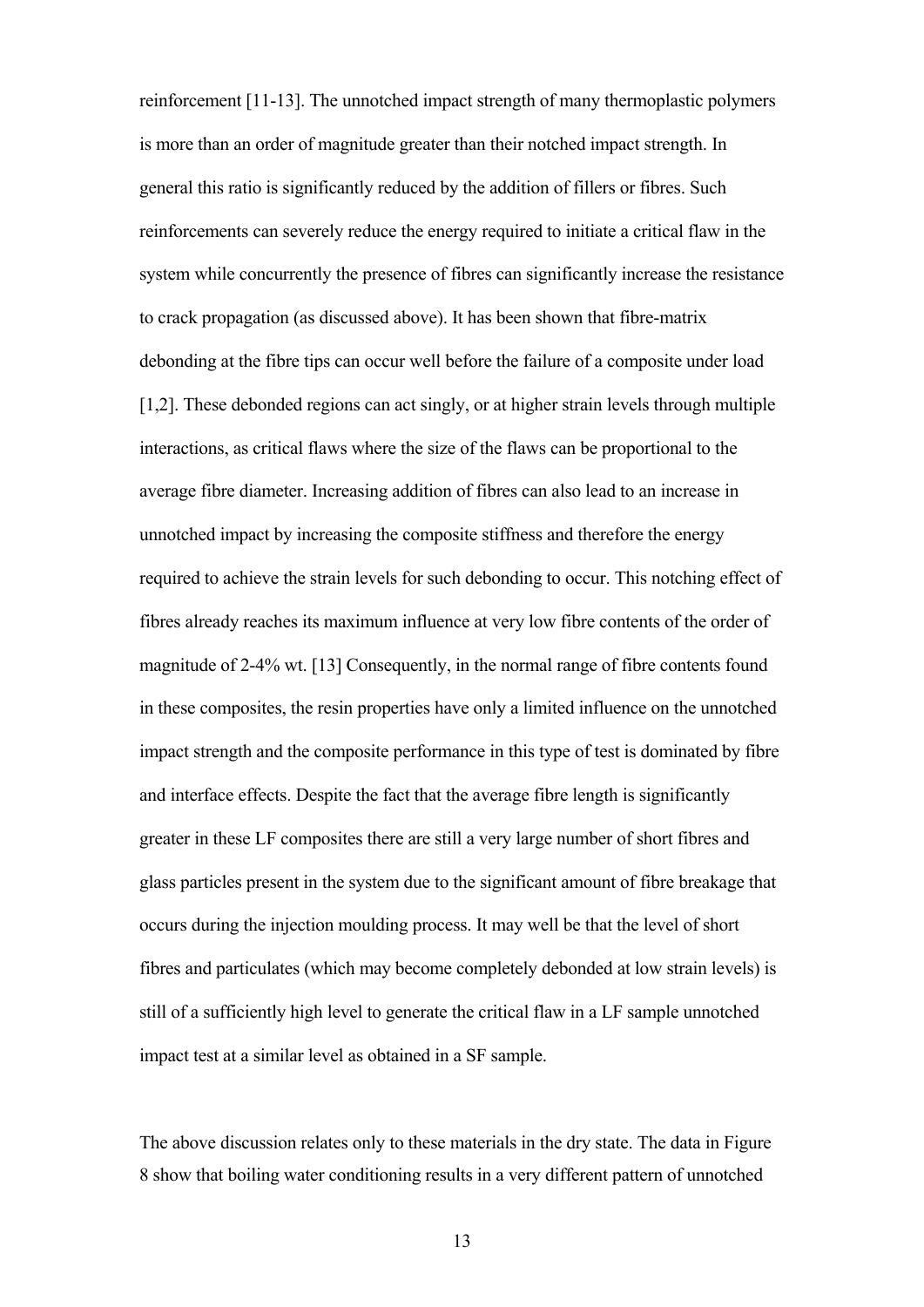impact response. The disappearance of the fibre and interface influence on the unnotched impact has previously been noted [14,15] in data from similar experiments on injection moulded SFPA after hydrothermal conditioning in ethylene glycol solution. The boiling water conditioning has already been shown to significantly reduce the Young's modulus, tensile strength and interfacial strength of these composites [16,17]. At the same time increases in the tensile elongation to failure are noted. It is also well known that the accompanying water absorption lower the glass transition temperature of the PA6,6 matrix from approximately 70°C in the dry state to well below room temperature in the conditioned state [24]. For unreinforced PA6,6 this results in a transition from brittle to ductile failure and a significant increase in the energy dissipated in impact testing. Although this may not translate directly into composite performance it is possible that Figure 8 is showing more evidence of a matrix dominated failure with the reduction in glass transition temperature coupled with the lowering of the stress transfer capability of the interface. As discussed above the unnotched Charpy impact performance of these composites is dominated by the energy required to produce the first critical flaw. Failure of a Charpy specimen is usually initiated through tensile failure on the back side of the bending specimen. Although pendulum impact testing is carried out at much higher rates than tensile testing, it is possible to obtain an estimate of the energy required to break a specimen in a tensile test from a combination of the tensile strength and elongation to failure. Figure 15 shows data from such an analysis plotted versus fibre content for both DaM and boiling water conditioned samples. It can be seen that this analysis reproduces the trends shown in Figures 7 and 8 quite accurately. The DaM samples show a strong dependence on fibre content and fibre diameter, whereas the conditioned samples show little dependence on either parameter and an approximately constant value in the middle of the DaM range.

It was previously noted that there appeared to be similarities between trends observed in the instrumented impact results and those obtained in the pendulum impact tests. These similarities are further examined in Figures 16 and 17. Figure 16 compares the results for unnotched Charpy with the instrumented impact energy to peak load. Whereas Figure 17 compares the notched Charpy results with the instrumented impact total energy. It can be seen that a significant correlation is observed in both the Figures. This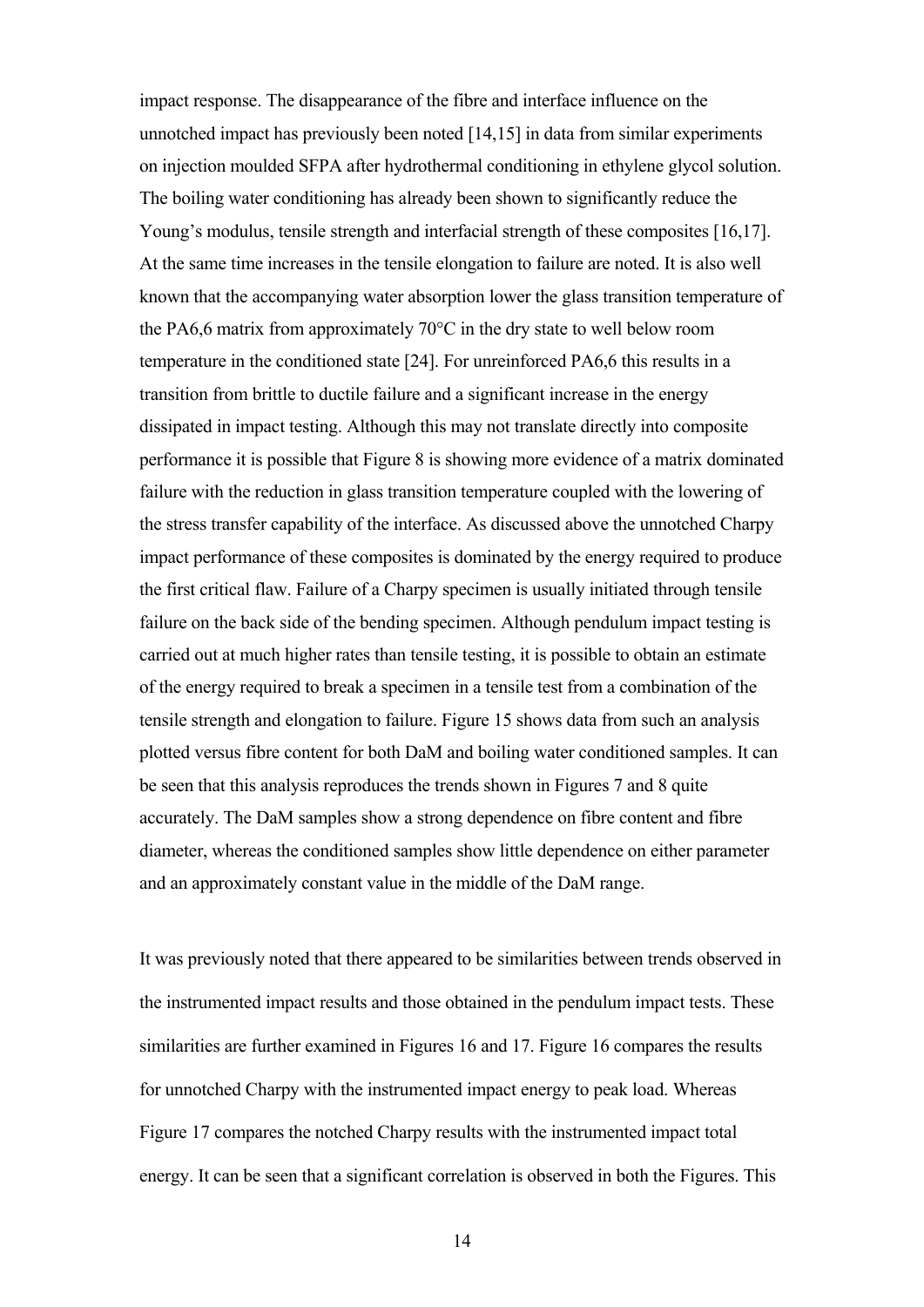observation further supports the hypothesis that the unnotched pendulum impact performance of glass-fibre reinforced polyamide is related mainly to the generation of the first critical flaw in the system. In a previous study [12] of the influence of fibre diameter on the mechanical performance of injection moulded short fibre reinforced PA6,6 a loss of unnotched impact of approximately -6% per 1 μm increase in average fibre diameter in the range of 10-17 μm was reported. In Figure 18 the data from these LF samples are examined in a similar manner. The figure shows the diameter dependence of the unnotched Izod impact performance from the LF samples at three fixed fibre contents normalised to the performance level for the 10 μm diameter samples. The data is compared with a previously published study of injection moulded SFPA at 33% fibre content. It is clear from this figure that the LF samples exhibit a very similar unnotched impact inverse dependence on average fibre diameter as previously observed with SF samples although the increased fibre length has mitigated the sensitivity on fibre diameter to some extent with an average slope in Figure 18 of -4% per 1 μm increase in fibre diameter.

# **Conclusions**

This study of injection moulded long glass-fibre reinforced polyamide 6,6 composites has revealed that the average residual fibre length of all LFPA samples exhibited an inverse dependence on fibre content at fixed fibre diameter and a strong dependence on the average fibre diameter at fixed fibre content. These dependencies resulted in an invariable residual fibre aspect ratio for long fibre samples prepared with the same fibre content and different fibre diameters. The product of the residual fibre aspect ratio and the fibre volume fraction fell in the range of 4-12 indicative of the fibre aspect ratio being limited by a maximum packing fraction of fibres with a 3D random fibre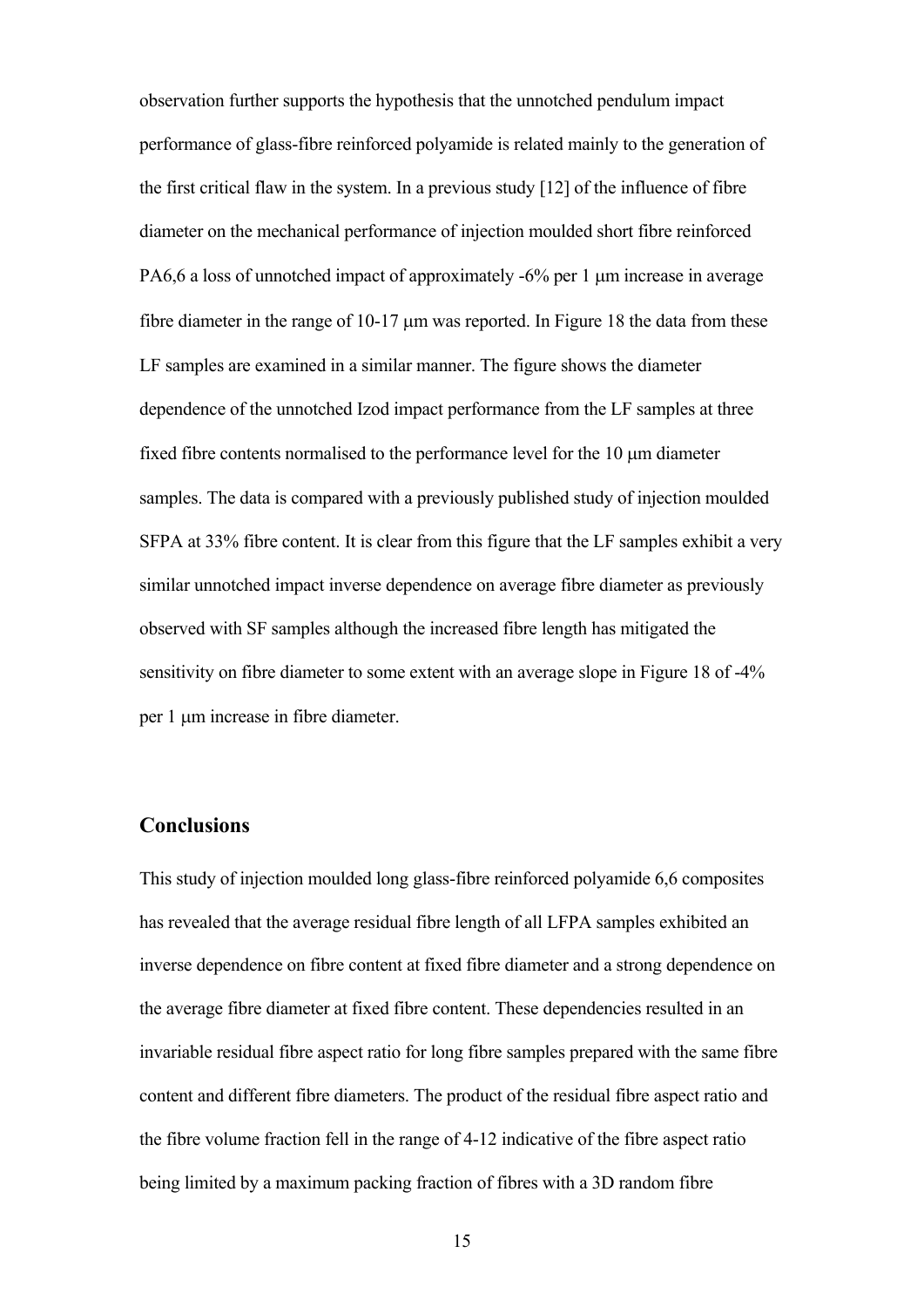orientation at some point during the melt processing. The fibre length and content did have a significant effect on composite notched impact but fibre diameter did not. Fibre diameter and content did have a significant effect on composite unnotched impact but fibre length did not. In instrumented multiaxial impact testing the total energy value followed similar trends to notched impact, the energy to first peak followed the same trends as unnotched impact. Unnotched impact performance of these composites lost all dependence of fibre content, length and diameter after boiling water conditioning. Analysis of the notched impact data provided more evidence that fibre packing considerations in injection moulded thermoplastics results in an upper limit to the value of the product of the fibre volume fraction and aspect ratio, resulting in some kind of upper boundary on the fibre contribution to the composite notched impact performance. The LFPA samples exhibited a very similar unnotched impact dependence on average fibre diameter as previously observed with SFPA samples.

# **Acknowledgement**

The author gratefully acknowledges the support of Owens Corning Science and Technology with the preparation and testing of the materials used in this study.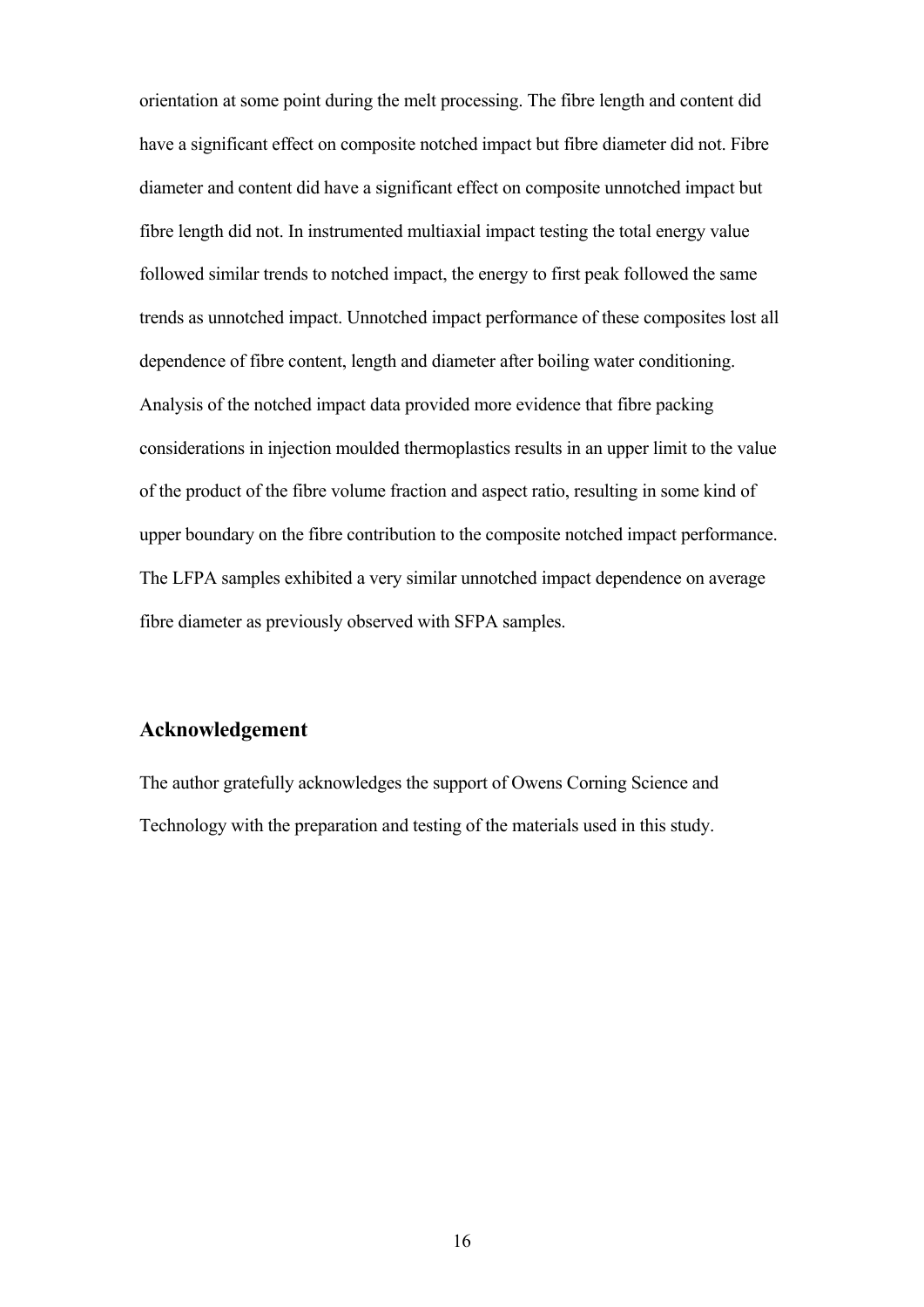# **References**

- 1. Sato N, Kurauchi T, Sato S, and Kamigaito O. Mechanism of fracture of short glass fibre-reinforced polyamide thermoplastic. J. Mater. Sci. 1984:19;1145-1152
- 2. Sato N, Kurauchi T, Sato S, and Kamigaito O. Reinforcing mechanism by small diameter fiber in short fiber composites. J. Compos. Mater. 1998:22;850-873
- 3. Horst JJ, and Spoormaker JL. Fatigue fracture mechanisms and fractography of short-glass fibre-reinforced polyamide 6. J. Mater. Sci. 1997:32;3641-3651.
- 4. Akay M, Barkley D. Fibre orientation and mechanical behaviour in reinforced thermoplastic injection mouldings. J.Mater. Sci. 1991;26:2731-42
- 5. Laura DM, Keskkula H, Barlow JW, Paul DR. Effect of glass fiber surface chemistry on the properties of glass fiber reinforced, rubber-toughened nylon 6. Polymer 2002:43;4673-4687
- 6. Thomason JL. The influence of fibre properties of the performance of glass-fibrereinforced polyamide 6,6. Comp. Sci. Tech. 1999;59:2315-2328.
- 7. Hassan A, Yahya R, Yahaya AH, Tahir ARM, Hornsby PR. Tensile, Impact and Fiber Length Properties of Injection-molded Short and Long Glass Fiber-reinforced Polyamide 6,6 Composites. J.Reinforced Plastics and Composites 2004;23:969-986.
- 8. Carlson E, Nelson K. Nylon under the hood: history of innovation. Automotive Engineering 1996;104:84-89.
- 9. Guyot H. VERTON in Long Fibres. Plast. Mod. Elastom. 1985;37(5):44-45.
- 10. Toll S, Aronsson C-G. Notched Strength of Long- and Short-Fibre Reinforced Polyamide. Comp. Sci. Tech. 1992;46:43-54.
- 11. Belbin GR, Staniland PA. Advanced Thermoplastics and their Composites. Philosophical Transactions of the Royal Society of London. Series A, Mathematical and Physical Sciences. 1987;322:451-464.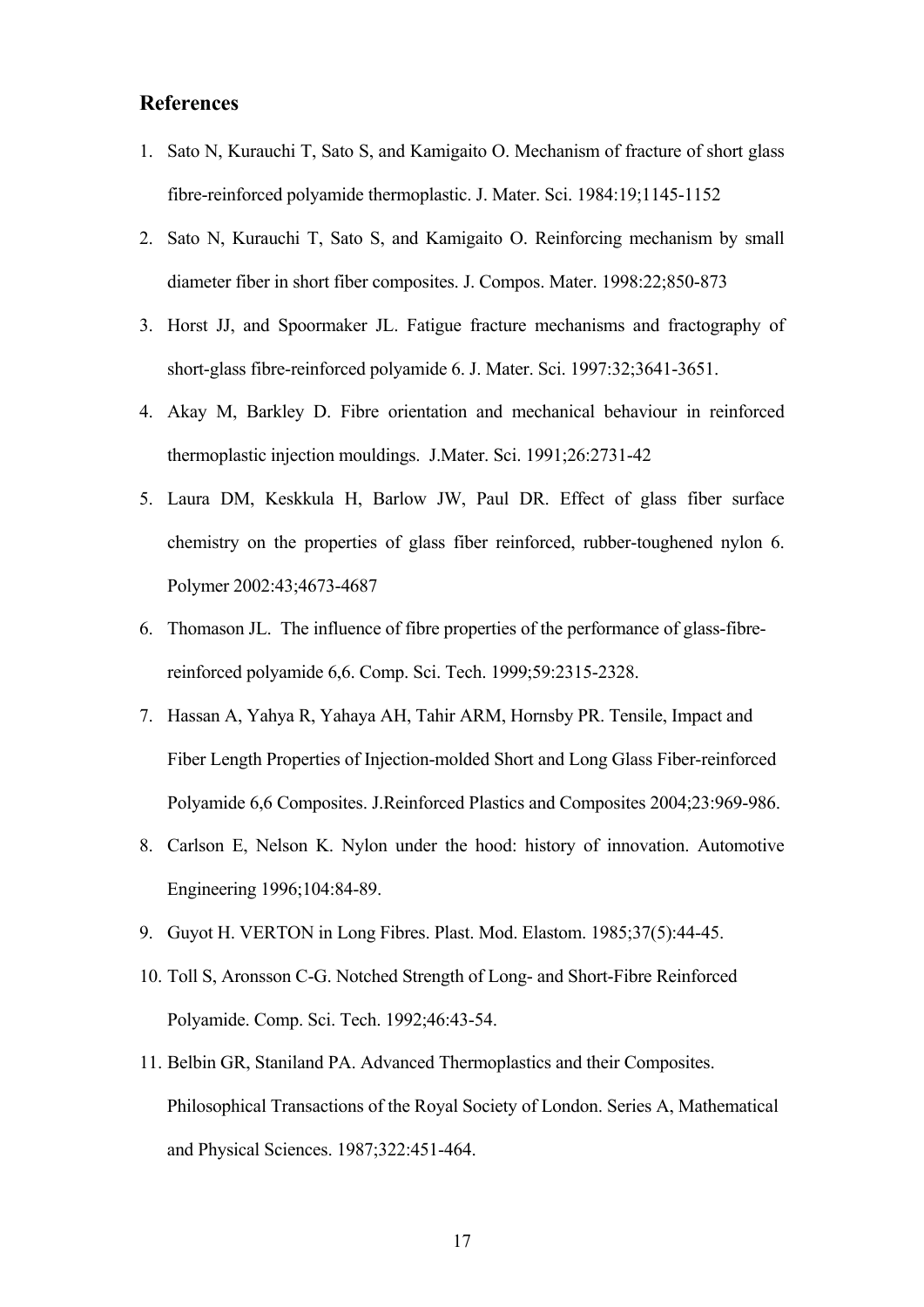- 12. Bailey RS, Davies M, Moore DR. Processing property characteristics for long glass fibre reinforced polyamide. Composites 1989;20:453-460.
- 13. Thomason JL. Structure-property relationships in glass reinforced polyamide: 1) The effect of fibre content. Polym.Composites 2006;27:552-562.
- 14. Thomason JL. Structure-property relationships in glass reinforced polyamide: 2) The effects of average fibre diameter and diameter distribution. Polym.Composites 2007;27:331-343.
- 15. Thomason JL. Structure-property relationships in glass reinforced polyamide: 3) Effects of hydrolysis ageing on the dimensional stability and performance of short glass-fibre reinforced Polyamide 66. Polym.Composites 2007;27:344-354.
- 16. Thomason JL. The influence of fibre length, diameter and concentration on the modulus of glass-fibre reinforced polyamide 6,6. Compos A 2008;39:1732-1738.
- 17. Thomason JL. The influence of fibre length, diameter and concentration on the strength and strain to failure of glass-fibre reinforced polyamide 6,6. Compos A 2008;39:1618-1624.
- 18. Thomason JL and Vlug MA. The influence of fibre length and concentration on the properties of glass fibre reinforced polypropylene: 4) Impact Properties. Composites 1996;28A:277-288.
- 19. Thomason J.L. The influence of fibre length and concentration on the properties of glass fibre reinforced polypropylene: 5) Injection moulded long and short fibre PP<sup>'</sup>, Compos A 2002;33:1641-1652.
- 20. Williams JCL, Watson SJ and Boydell P. Factors affecting the properties of Nylons. In: Kohan MI, editor. Nylon Plastics Handbook. Munich: Hanser, 1995. p.294.
- 21. Gibson AG and Payne DJ. Flexural and impact strength improvement in injected moulded SMC. Composites 1989;20:151-158.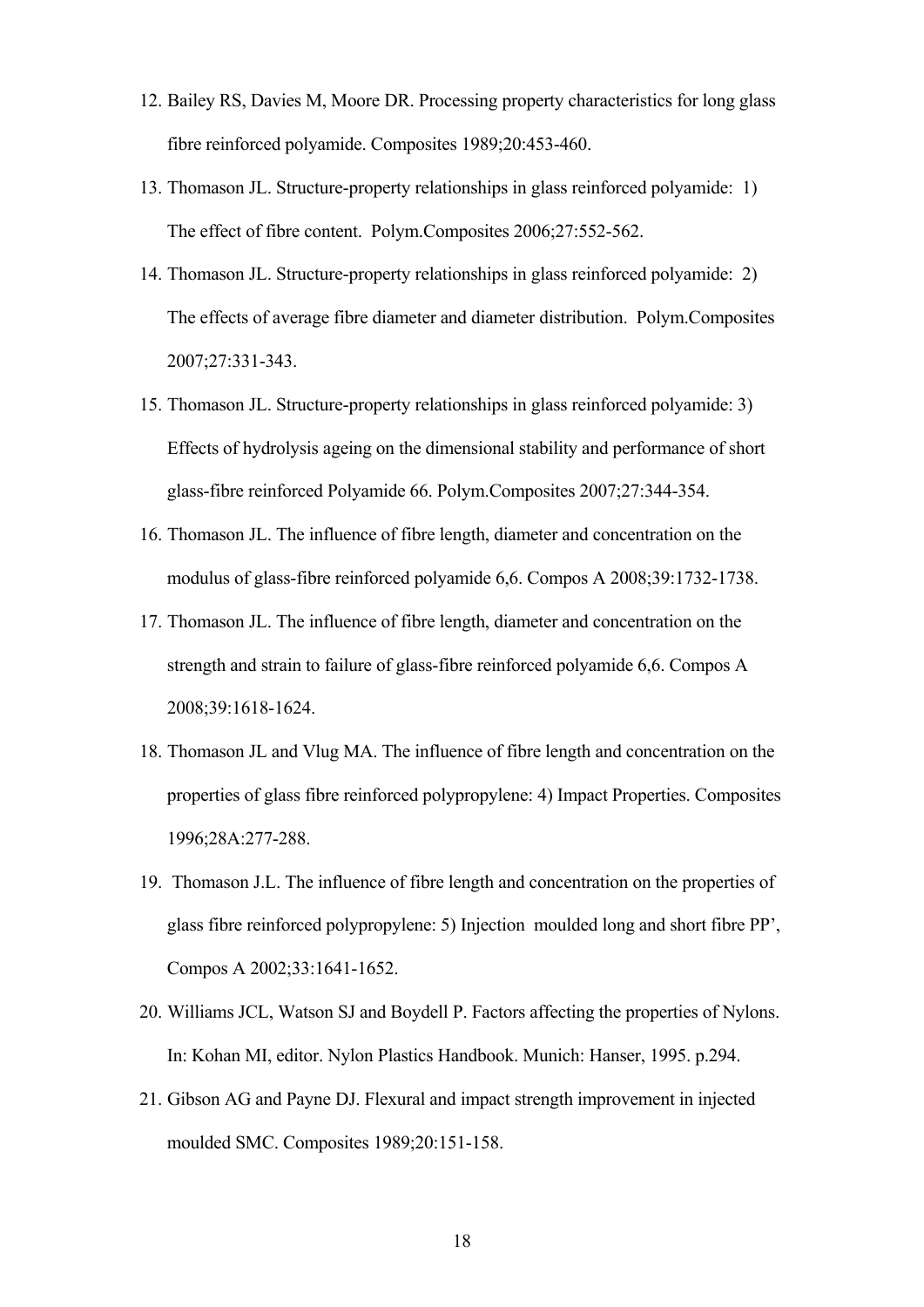- 22. Evans KE and Gibson AG. Prediction of the maximum packing fraction achievable in randomly oriented short-fibre composites. Compos.Sci.Technol. 1986;25:149- 162.
- 23. Toll S, Ericson A, Zuber A. and Manson JE. Packing of discontinuous fibres. Proceedings of ICCM-9, Vol III, 391-397, Woodhead Publishing Limited, Cambridge, UK 1993,
- 24. Keskkula H and Paul DR. Toughened Nylons In: Kohan MI, editor. Nylon Plastics Handbook. Munich: Hanser, 1995. p.414-430.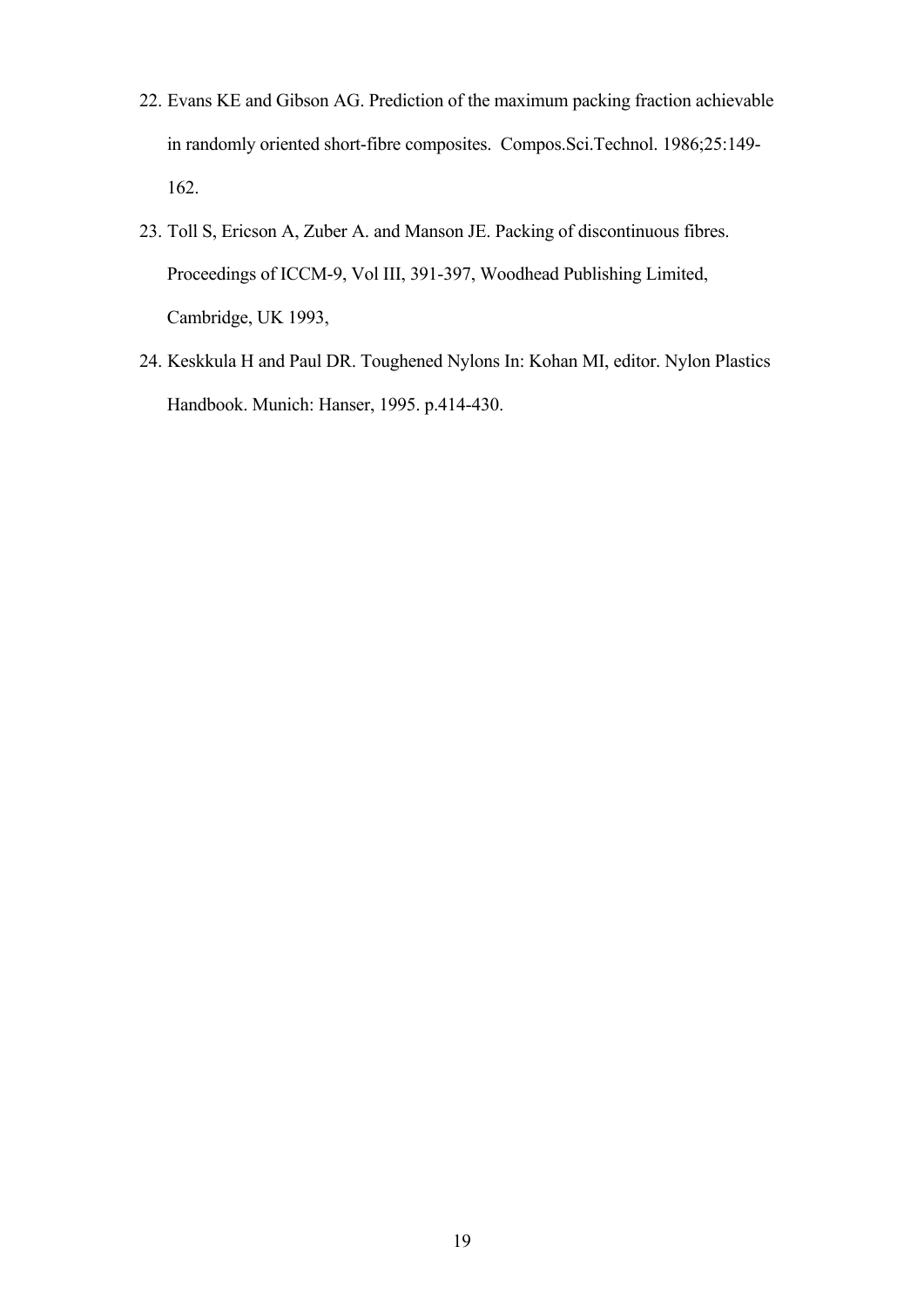# **List of Figures**

- Figure 1 Residual weight average fibre length versus fibre content
- Figure 2 Notched Izod impact versus fibre content
- Figure 3 Notched Charpy impact versus fibre content
- Figure 4 -40°C Notched Charpy impact versus fibre content
- Figure 5 +80°C Notched Charpy impact versus fibre content
- Figure 6 Unnotched Izod impact versus fibre content
- Figure 7 Unnotched Charpy impact versus fibre content
- Figure 8 Unnotched Charpy impact after 24 hour boil versus fibre content
- Figure 9 Instrumented impact energy to first peak versus fibre content
- Figure 10 Instrumented impact total versus fibre content
- Figure 11 Residual fibre aspect ratio versus fibre content
- Figure 12  $V_f$ . L/D versus fibre content
- Figure 13 Fibre contribution to notched Charpy impact
- Figure 14 Influence of temperature on notched Charpy impact performance
- Figure 15 Tensile energy to failure versus fibre content
- Figure 16 Unnotched Charpy versus Instrumented impact energy to first peak
- Figure 17 Notched Charpy versus Instrumented impact total energy
- Figure 18 Normalised unnotched Izod impact vs Average fibre diameter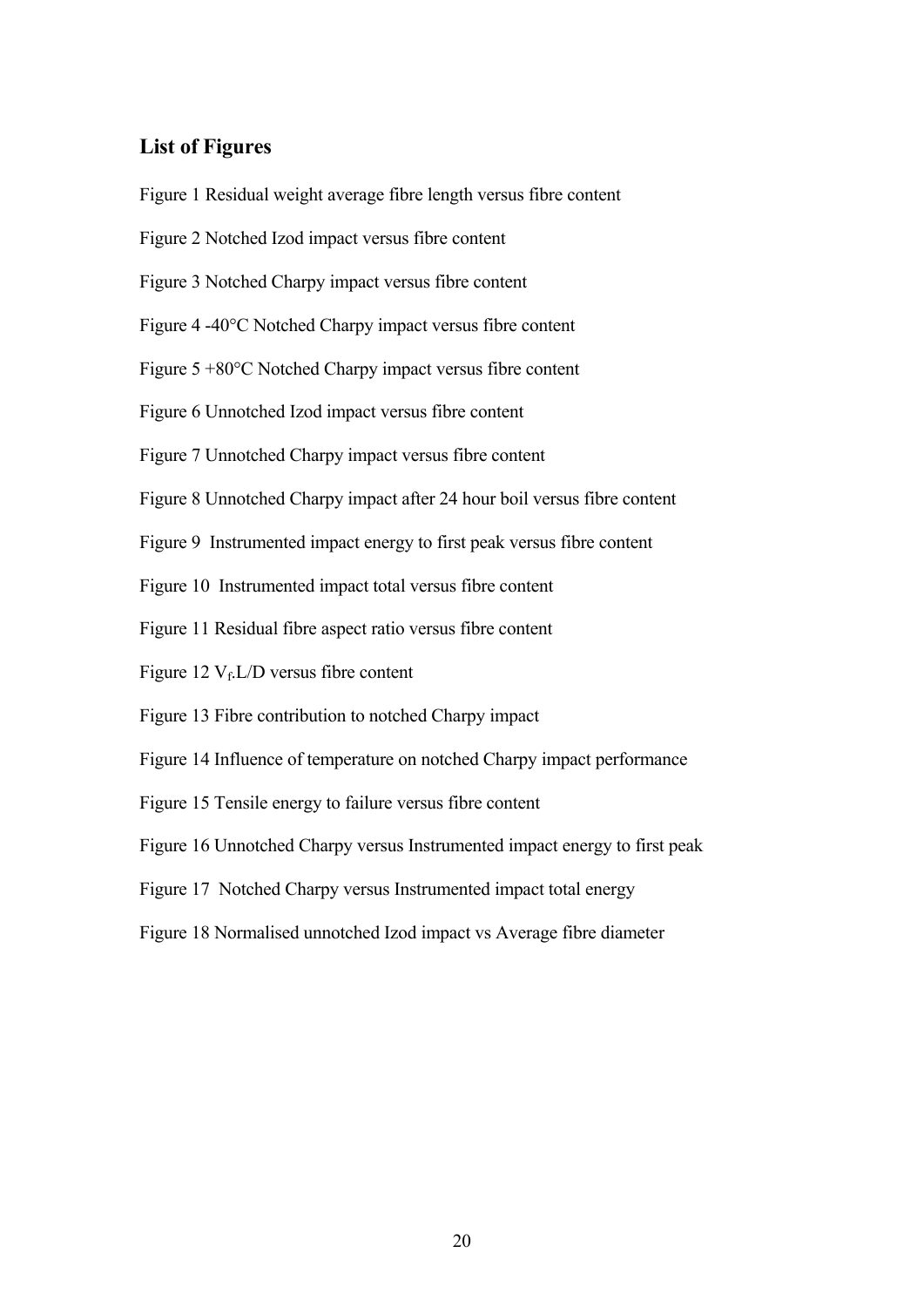

Figure 1 Residual weight average fibre length versus fibre content



Figure 2 Notched Izod impact versus fibre content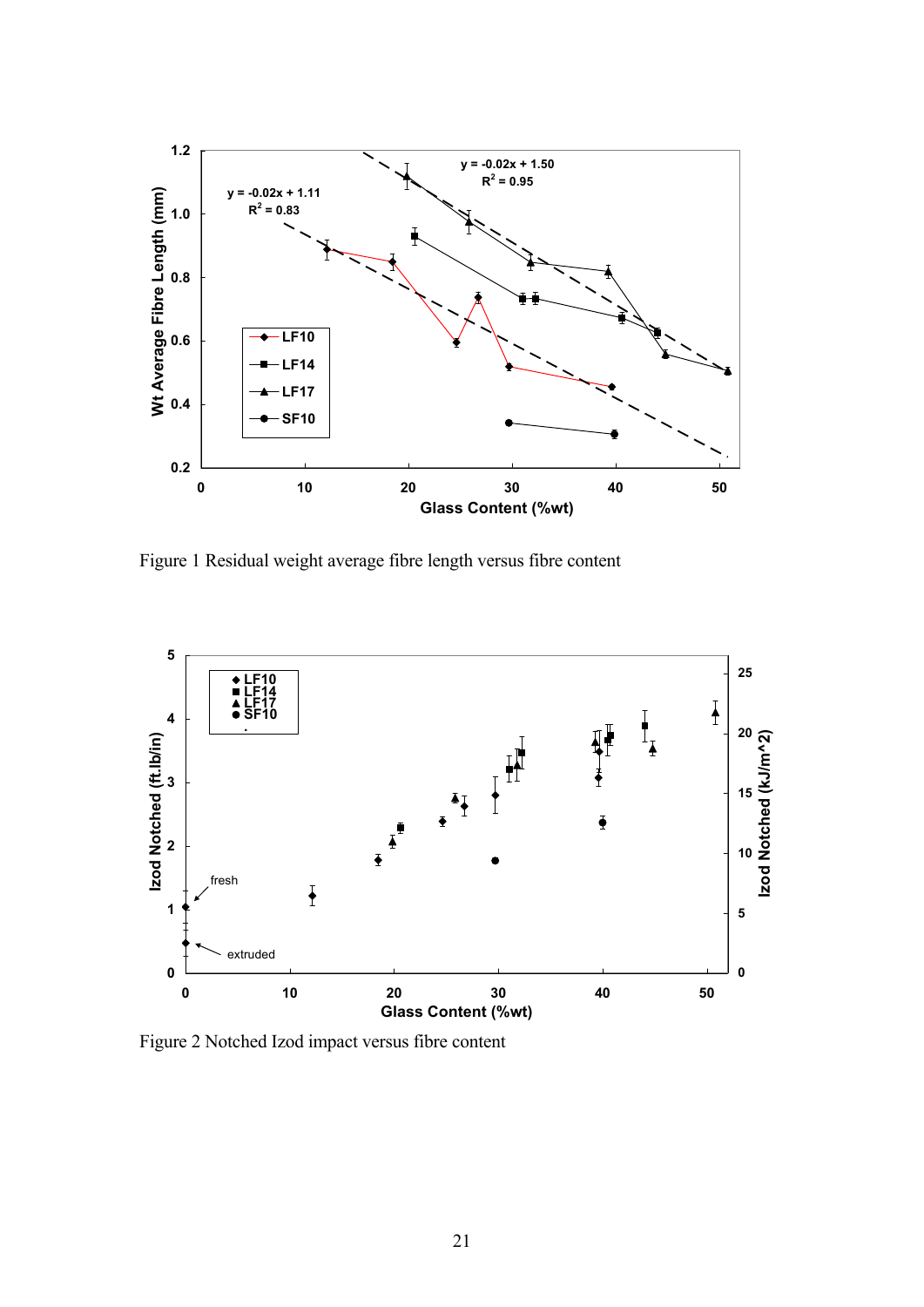

Figure 3 Notched Charpy impact versus fibre content



Figure 4 -40°C Notched Charpy impact versus fibre content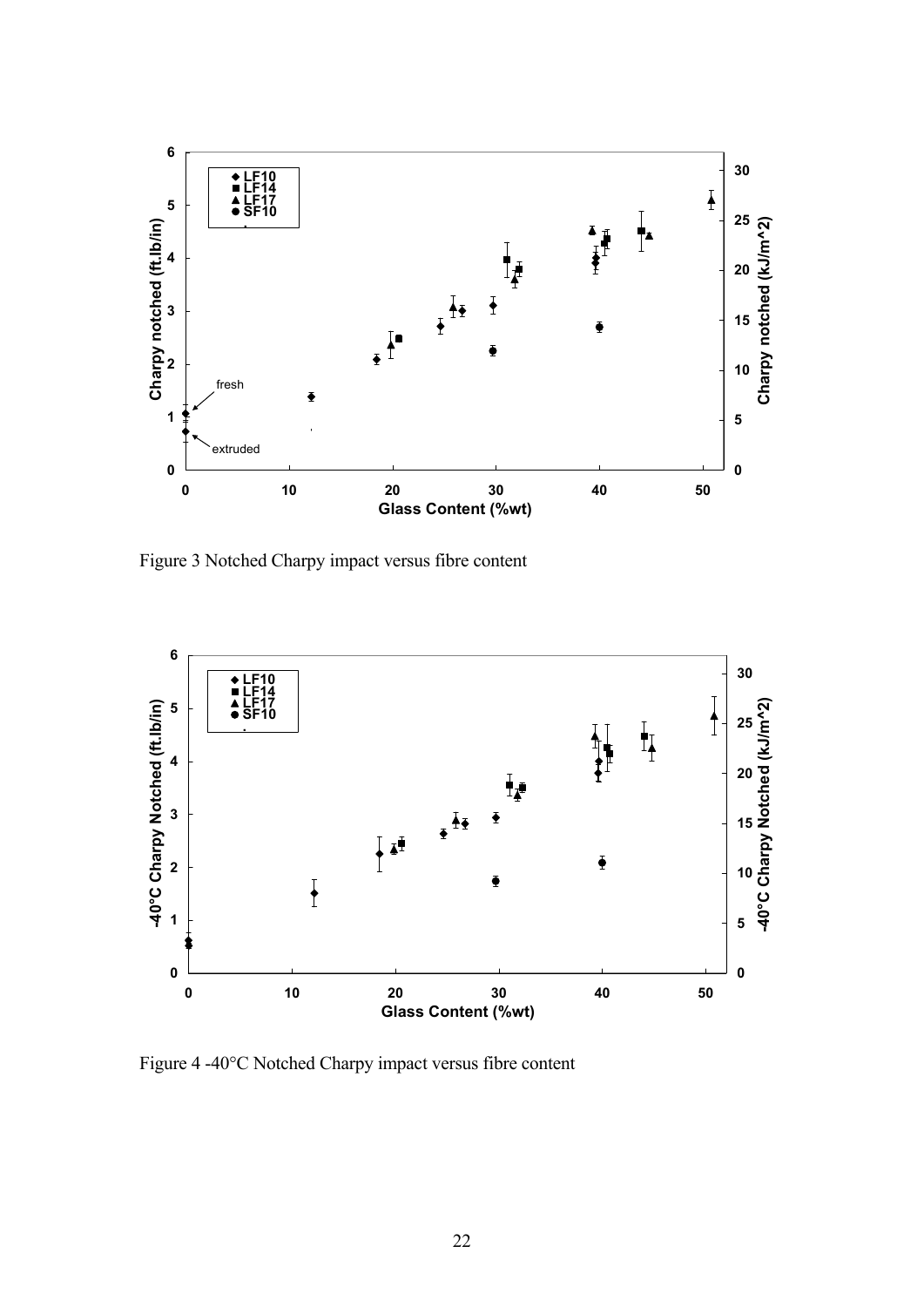

Figure 5 +80°C Notched Charpy impact versus fibre content



Figure 6 Unnotched Izod impact versus fibre content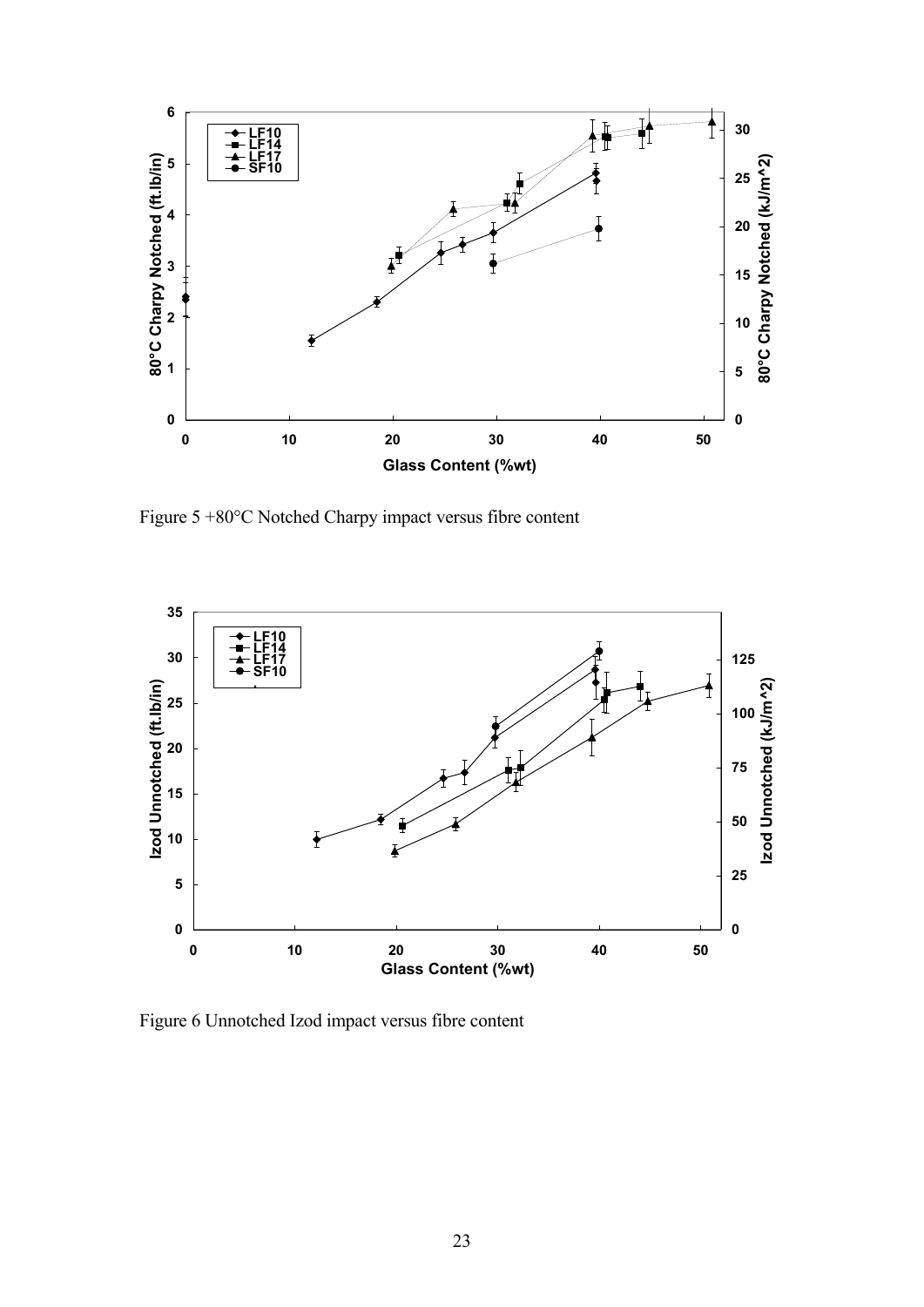

Figure 7 Unnotched Charpy impact versus fibre content



Figure 8 Unnotched Charpy impact after 24 hour boil versus fibre content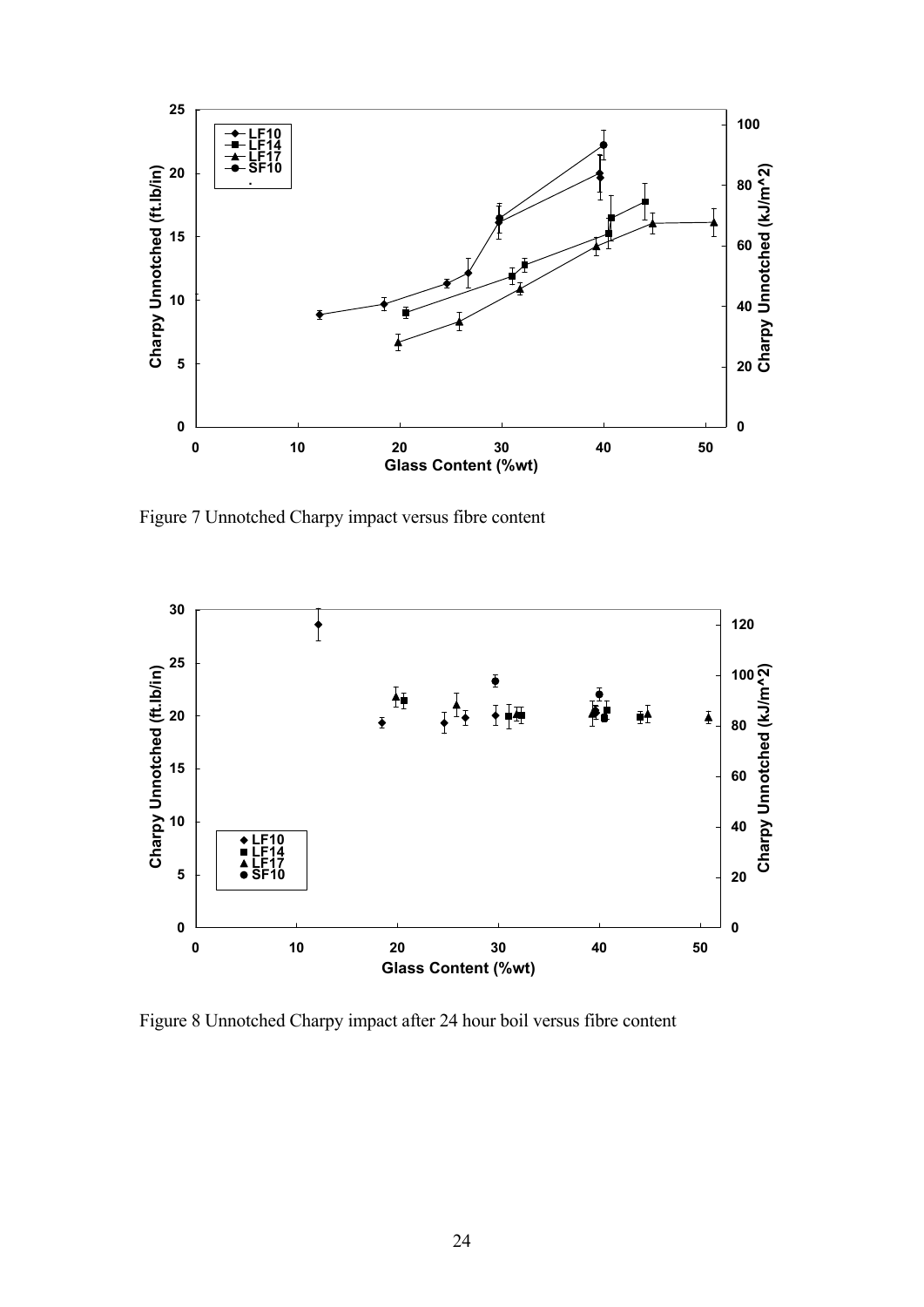

Figure 9 Instrumented impact energy to first peak versus fibre content



Figure 10 Instrumented impact total versus fibre content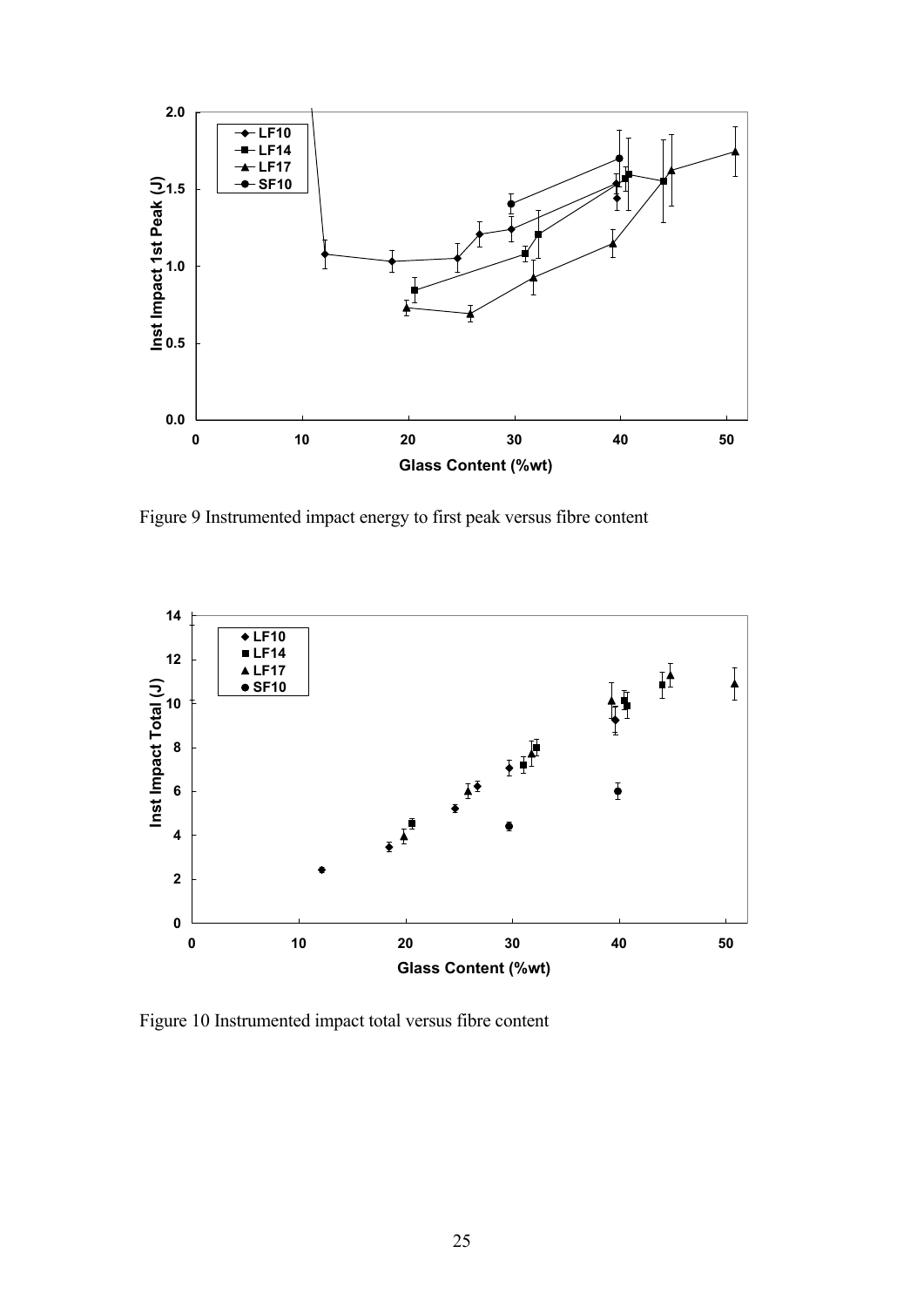

Figure 11 Residual fibre aspect ratio versus fibre content



Figure 12 V<sub>f</sub>.L/D versus fibre content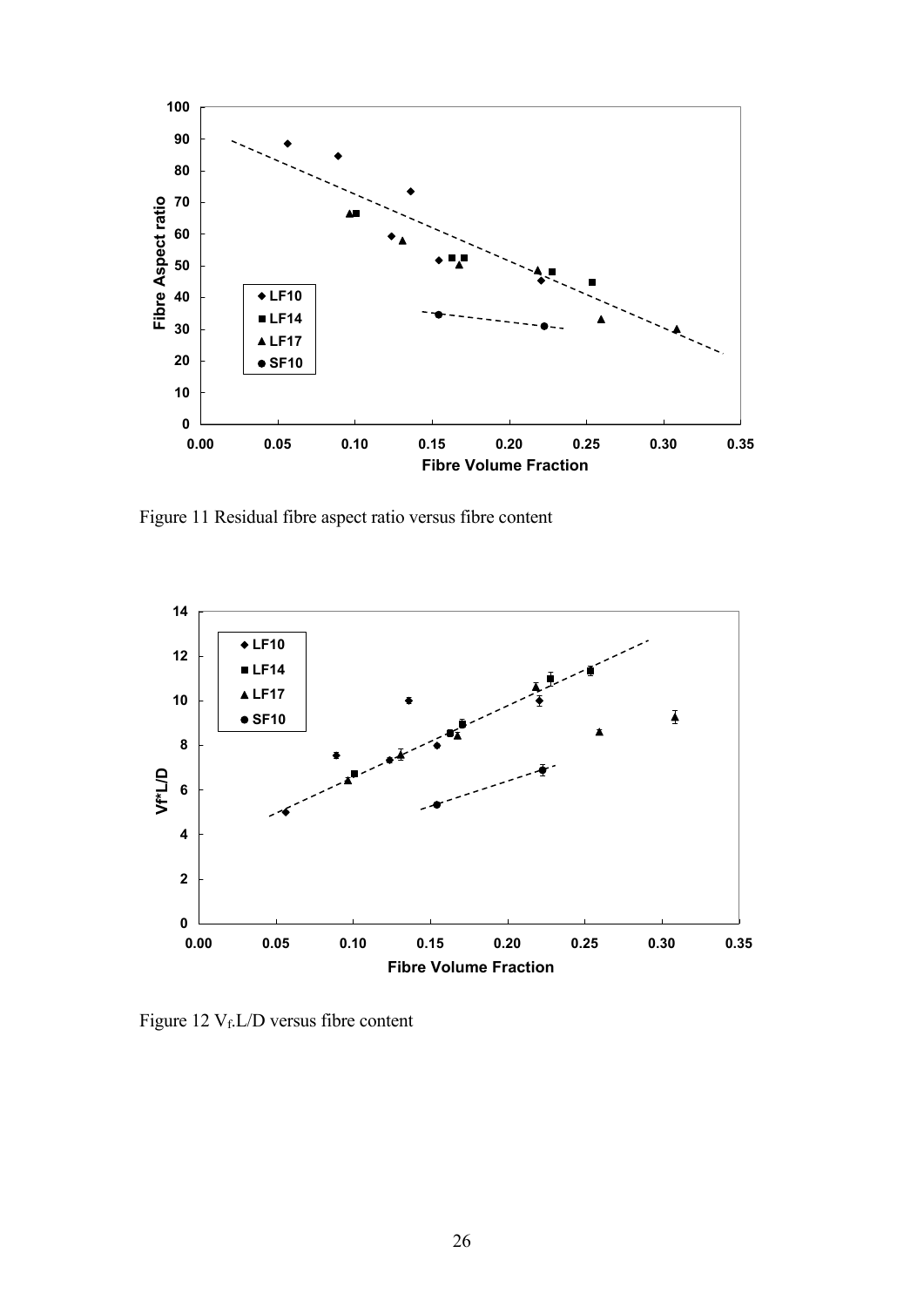

Figure 13 Fibre contribution to notched Charpy impact



Figure 14 Influence of temperature on notched Charpy impact performance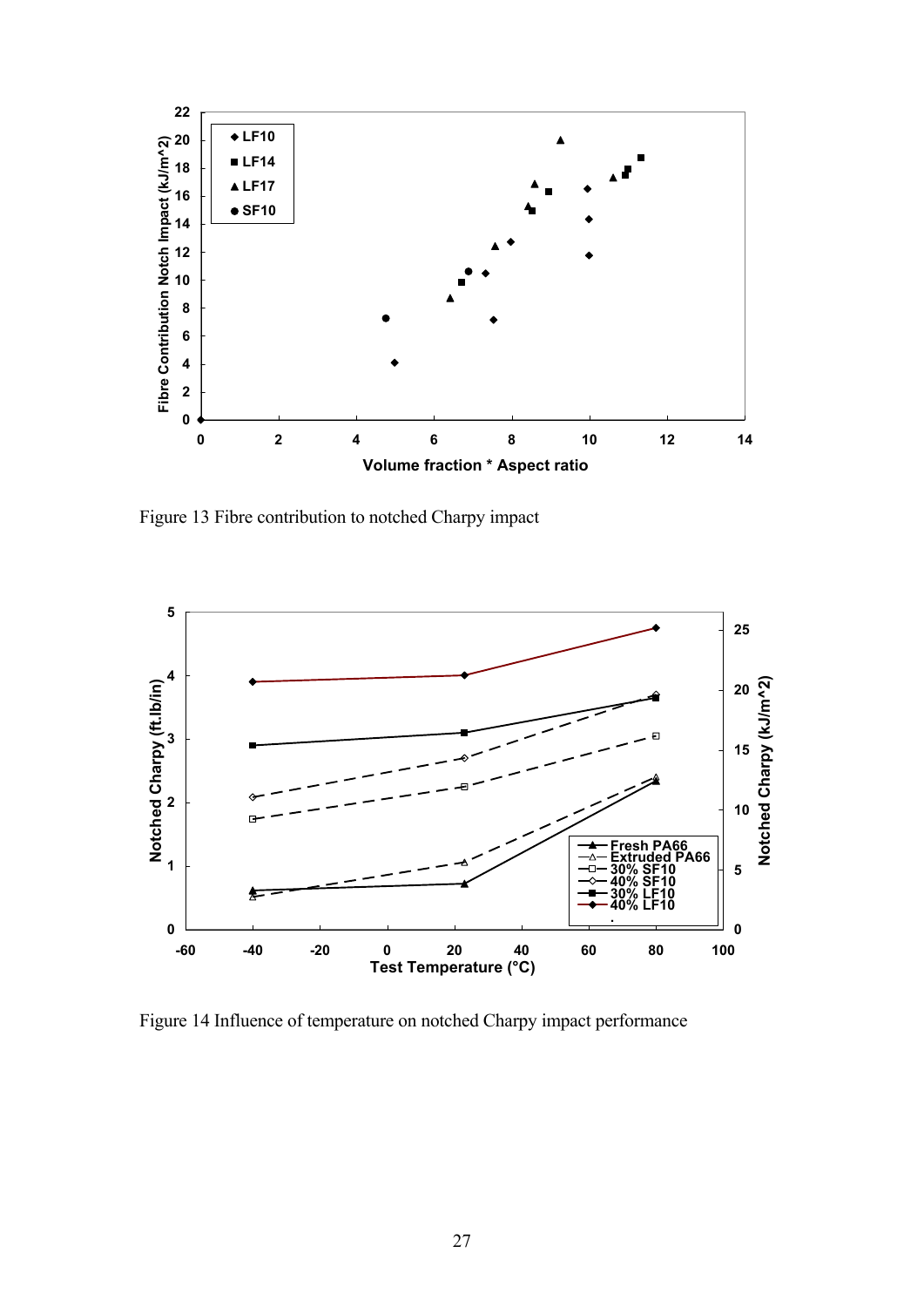

Figure 15 Tensile energy to failure versus fibre content



Figure 16 Unnotched Charpy versus Instrumented impact energy to first peak